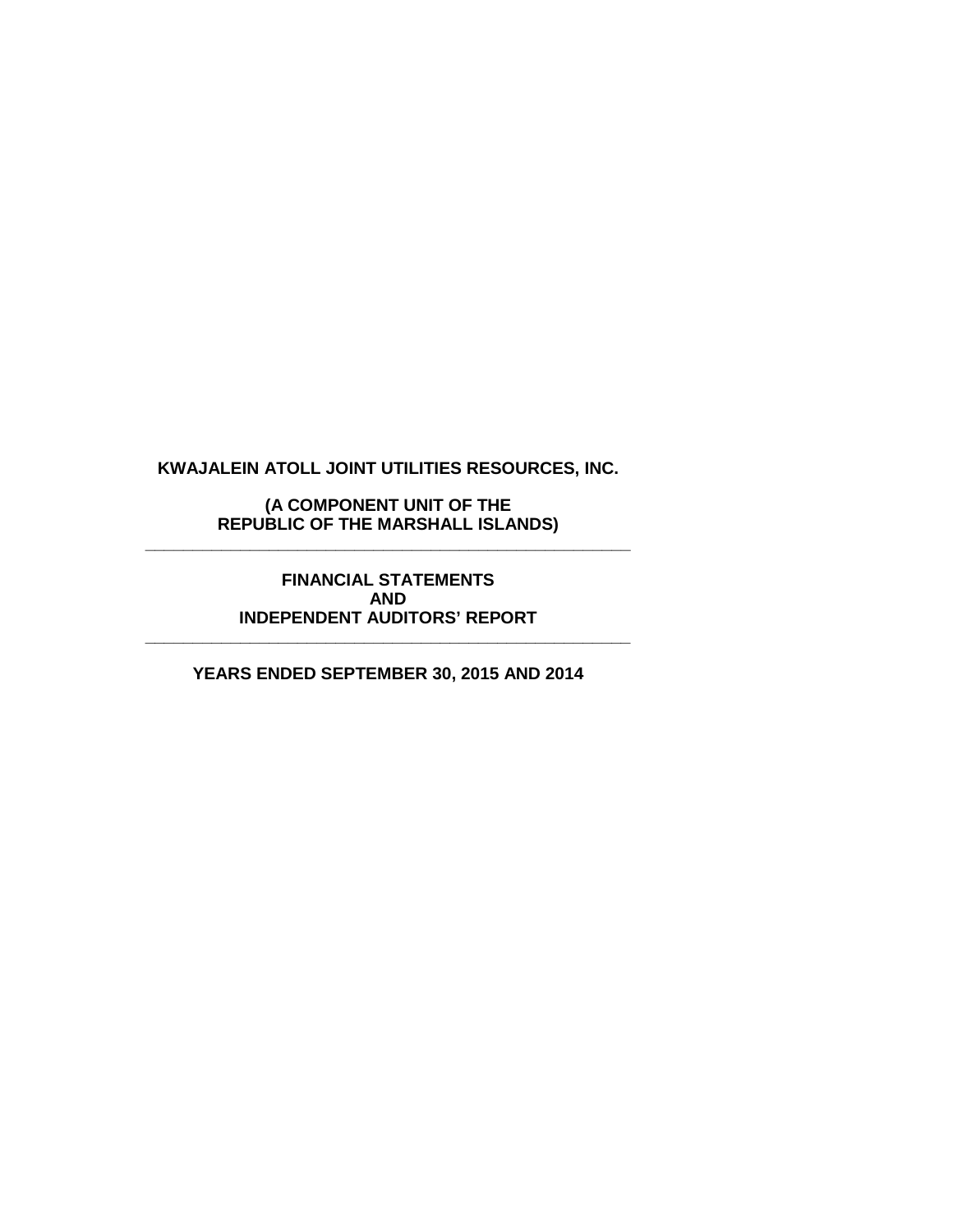#### Years Ended September 30, 2015 and 2014 Table of Contents

|      |                                                                                                                                                                                                                                    | Page No.             |
|------|------------------------------------------------------------------------------------------------------------------------------------------------------------------------------------------------------------------------------------|----------------------|
| I.   | <b>INDEPENDENT AUDITORS' REPORT</b>                                                                                                                                                                                                | 1                    |
| П.   | <b>MANAGEMENT'S DISCUSSION AND ANALYSIS</b>                                                                                                                                                                                        | 3                    |
| III. | <b>FINANCIAL STATEMENTS:</b>                                                                                                                                                                                                       |                      |
|      | <b>Statements of Net Position</b><br>Statements of Revenues, Expenses and Changes in Net Position<br><b>Statements of Cash Flows</b><br><b>Notes to Financial Statements</b>                                                       | 11<br>12<br>13<br>15 |
| IV.  | <b>INDEPENDENT AUDITORS' REPORTS ON COMPLIANCE WITH</b><br><b>LAWS AND REGULATIONS</b>                                                                                                                                             |                      |
|      | Independent Auditors' Report on Internal Control Over Financial<br>Reporting and on Compliance and Other Matters Based on an<br>Audit of Financial Statements Performed in Accordance with<br><b>Government Auditing Standards</b> | 23                   |
|      | Independent Auditors' Report on Compliance For Each Major<br>Program; Report on Internal Control Over Compliance; and Report<br>on the Schedule of Expenditures of Federal Awards Required by<br><b>OMB Circular A-133</b>         | 25                   |
|      | Schedule of Expenditures of Federal Awards                                                                                                                                                                                         | 27                   |
|      | Schedule of Findings and Questioned Costs                                                                                                                                                                                          | 28                   |
|      | Unresolved Prior Year Findings and Questioned Costs                                                                                                                                                                                | 34                   |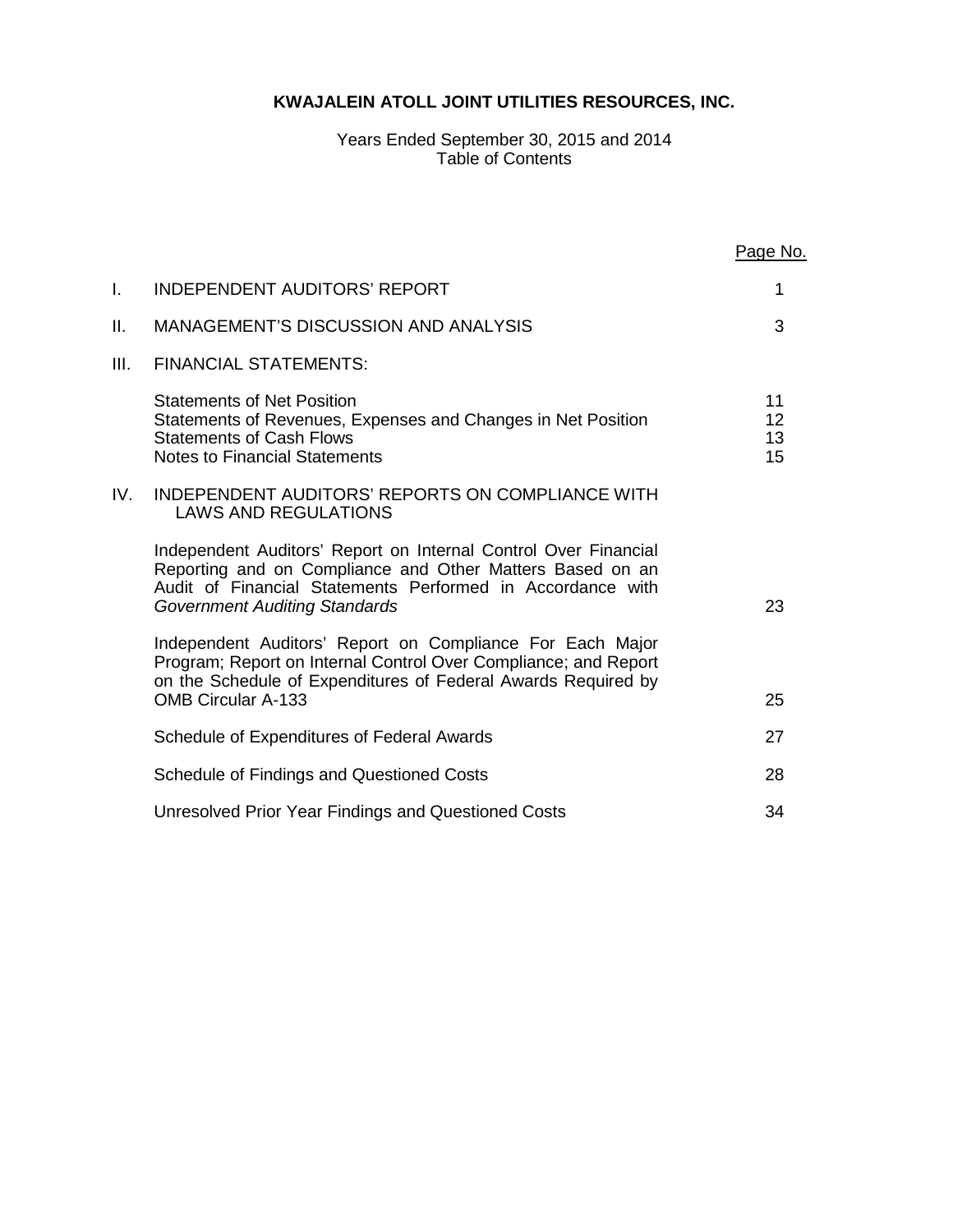

Deloitte & Touche LLP 361 South Marine Corps Drive Tamuning, GU 96913-3973 USA

Tel: (671)646-3884 Fax: (671)649-4932 www.deloitte.com

### **INDEPENDENT AUDITORS' REPORT**

Board of Directors Kwajalein Atoll Joint Utilities Resources, Inc.:

#### **Report on the Financial Statements**

We have audited the accompanying financial statements of Kwajalein Atoll Joint Utilities Resources, Inc. (KAJUR), a component unit of the Republic of the Marshall Islands, which comprise the statements of net position as of September 30, 2015 and 2014, and the related statements of revenues, expenses and changes in net position and of cash flows for the years then ended, and the related notes to the financial statements.

#### *Management's Responsibility for the Financial Statements*

Management is responsible for the preparation and fair presentation of these financial statements in accordance with accounting principles generally accepted in the United States of America; this includes the design, implementation, and maintenance of internal control relevant to the preparation and fair presentation of financial statements that are free from material misstatement, whether due to fraud or error.

### *Auditors' Responsibility*

Our responsibility is to express an opinion on these financial statements based on our audits. We conducted our audits in accordance with auditing standards generally accepted in the United States of America and the standards applicable to financial audits contained in *Government Auditing Standards,* issued by the Comptroller General of the United States. Those standards require that we plan and perform the audit to obtain reasonable assurance about whether the financial statements are free from material misstatement.

An audit involves performing procedures to obtain audit evidence about the amounts and disclosures in the financial statements. The procedures selected depend on the auditor's judgment, including the assessment of the risks of material misstatement of the financial statements, whether due to fraud or error. In making those risk assessments, the auditor considers internal control relevant to the entity's preparation and fair presentation of the financial statements in order to design audit procedures that are appropriate in the circumstances, but not for the purpose of expressing an opinion on the effectiveness of the entity's internal control. Accordingly, we express no such opinion. An audit also includes evaluating the appropriateness of accounting policies used and the reasonableness of significant accounting estimates made by management, as well as evaluating the overall presentation of the financial statements.

We believe that the audit evidence we have obtained is sufficient and appropriate to provide a basis for our audit opinion.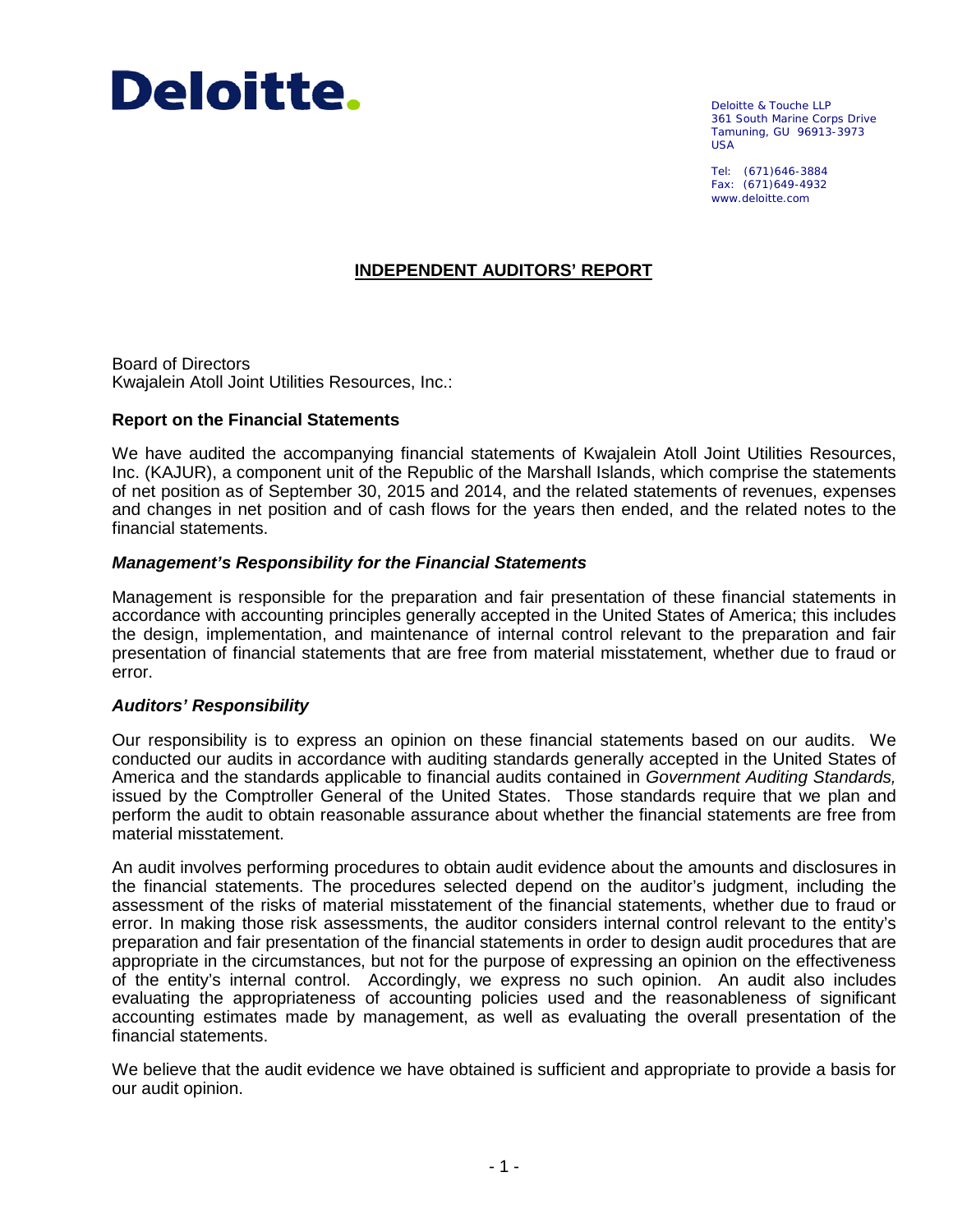## *Opinion*

In our opinion, the financial statements referred to above present fairly, in all material respects, the financial position of KAJUR as of September 30, 2015 and 2014, and the results of its operations and its cash flows for the years then ended in accordance with accounting principles generally accepted in the United States of America.

### *Other Matters*

#### *Required Supplementary Information*

Accounting principles generally accepted in the United States of America require that the management's discussion and analysis on pages 3 to 10 be presented to supplement the financial statements. Such information, although not a part of the financial statements, is required by the Governmental Accounting Standards Board who considers it to be an essential part of financial reporting for placing the financial statements in an appropriate operational, economic, or historical context. We have applied certain limited procedures to the required supplementary information in accordance with auditing standards generally accepted in the United States of America, which consisted of inquiries of management about the methods of preparing the information and comparing the information for consistency with management's responses to our inquiries, the financial statements, and other knowledge we obtained during our audit of the financial statements. We do not express an opinion or provide any assurance on the information because the limited procedures do not provide us with sufficient evidence to express an opinion or provide any assurance.

### **Other Reporting Required by** *Government Auditing Standards*

In accordance with *Government Auditing Standards*, we have also issued our report dated July 8, 2016, on our consideration of KAJUR's internal control over financial reporting and on our tests of its compliance with certain provisions of laws, regulations, contracts, and grant agreements and other matters. The purpose of that report is to describe the scope of our testing of internal control over financial reporting and compliance and the results of that testing, and not to provide an opinion on internal control over financial reporting or on compliance. That report is an integral part of an audit performed in accordance with *Government Auditing Standards* in considering KAJUR's internal control over financial reporting and compliance.

eloite NacheLLF

July 8, 2016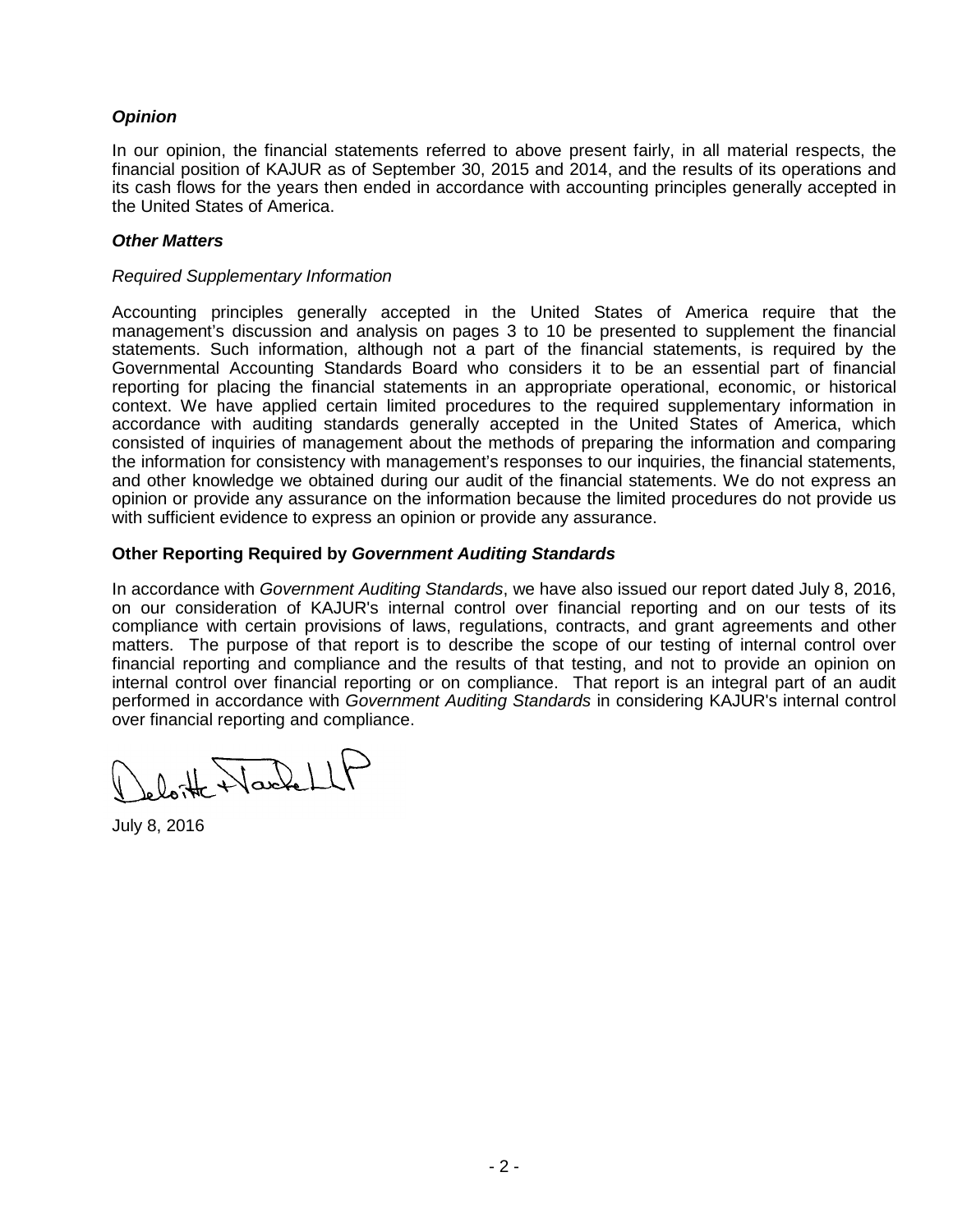Management's Discussion and Analysis Years Ended September 30, 2015 and 2014

The Kwajalein Atoll Joint Utilities Resources (KAJUR) was incorporated under the laws of the Republic of the Marshall Islands in September 1990. KAJUR was originally established as a private entity governed by the Kwajalein Atoll Development Authority (KADA) Board of Directors. In October 1999, RepMar and KADA awarded a two year management contract to the American Samoa Power Authority (ASPA) to assume operational control of KAJUR. This management contract was extended for an additional two years and in April of 2003, ASPA's contract expired.

In May of 2006, the RMI Cabinet officially approved the transfer of all management responsibilities for KAJUR to the RMI Combined Utility Board of Directors as a component unit of RepMar. KAJUR is currently the sole provider of electricity, potable water and sanitation services for the community of Ebeye, which also include Gugeegue and smaller island communities connected to Ebeye by the causeway. At the closing of FY2015, KAJUR has under its employment a total of eighty-five (85) employees manning all three functional elements of its operational structure.

### **FINANCIAL HIGHTLIGHTS**

In spite of its continuing operational challenges, KAJUR was able to build on sustained improvements in fiscal performance and service delivery to the community as noted in its most recent audits. Even with deteriorated infrastructure and a relatively under-skilled local workforce managing all three of its major operational components (power, water, and sanitation), it is comforting to recognize that the community of Ebeye experienced no major disruption in service from all three service areas throughout this period. For five consecutive years, and with support from RMI and US governments, KAJUR was able to provide services to the community without any major breakdown. Working on past audits where deficiencies in KAJUR's procurement practices were noted as not in compliance with RMI's procurement code, earlier this year KAJUR instituted an electronic tendering system (TenderLink©) that will help ensure KAJUR complies with the existing RMI Procurement Code. Consequently, KAJUR continues to work with counterparts from the central government toward a paperless tendering, procurement and inventory system. All internal processes involving off-island procurement are now paperless while on-island procurement is partially paperless. As more local businesses are registered in TenderLink, KAJUR continues to move closer toward realizing a seamless, less time consuming, and more fair procurement, supply and accounting systems.

KAJUR continues to face many operational challenges. These continuing challenges will require some major changes in business practices through policy development and implementation as well as upgrades in technical skills and leadership. KAJUR will continue its current practice of monitoring its day to day operations and identify areas where operational improvements can be achieved with its existing resources while we wait for major system upgrades under the Ebeye Water Storage and Sanitation Project (EWSSP).

## **FINANCIAL ANALYSIS OF KAJUR**

The Statement of Net Position and the Statement of Revenues, Expenses and Changes in Net Position provide an indication of KAJUR's financial condition. KAJUR's net position reflects the difference between assets and liabilities. An increase in net position over time typically indicates an improvement in financial condition.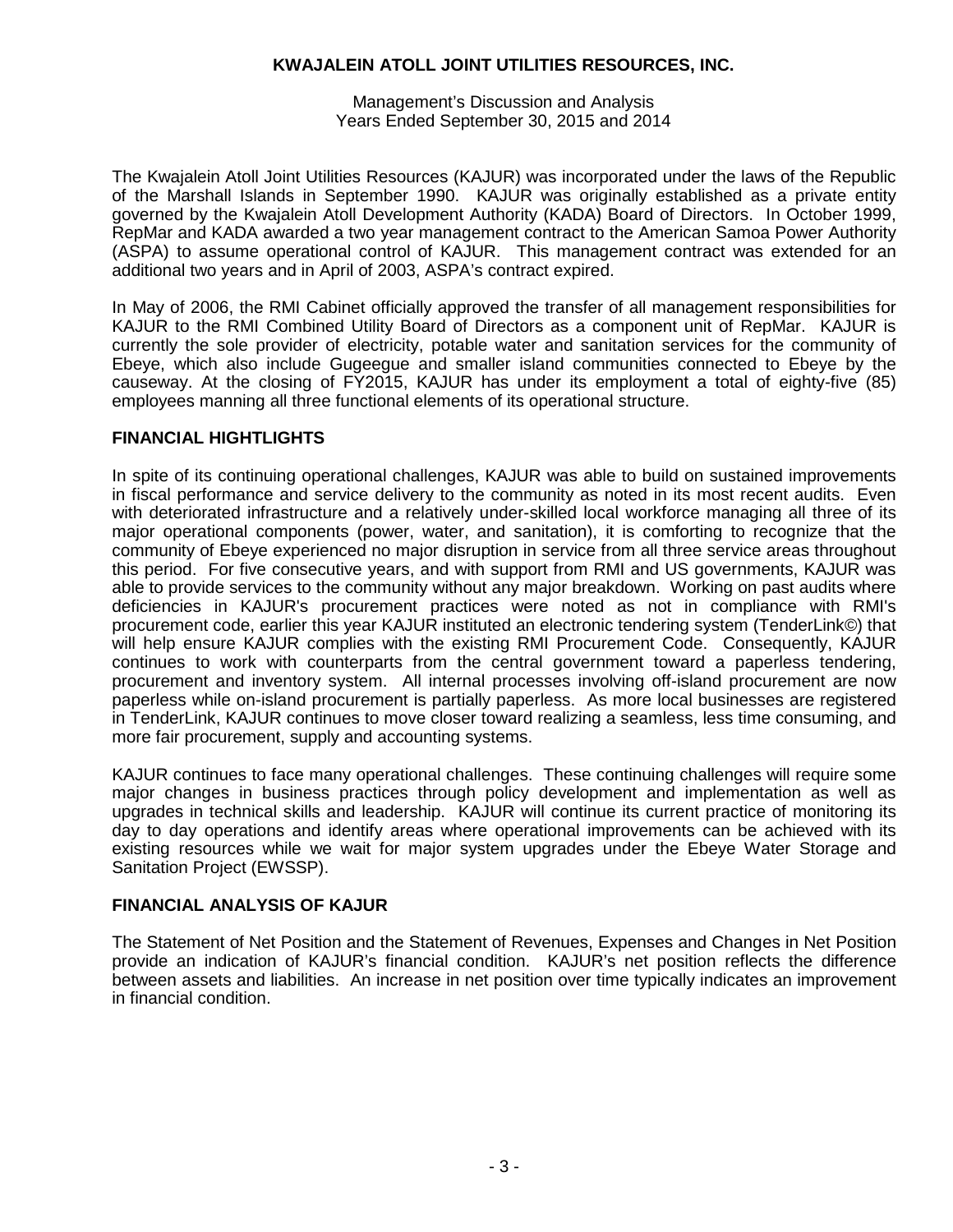Management's Discussion and Analysis, Continued Years Ended September 30, 2015 and 2014

|                                                                                   | 2015                     | 2014                         | 2013                              |
|-----------------------------------------------------------------------------------|--------------------------|------------------------------|-----------------------------------|
| Current and other assets<br>Capital assets                                        | \$1,816,568<br>2,000,780 | 1,663,621<br>\$<br>2,127,727 | \$1,453,372<br>2,250,377          |
| <b>Total assets</b>                                                               | 3,817,348                | 3,791,348                    | 3,703,749                         |
| <b>Current liabilities</b><br>Non-current liabilities<br><b>Total liabilities</b> | 2,517,617<br>2,517,617   | 2,967,807<br>2,967,807       | 2,183,364<br>113,214<br>2,296,578 |
| <b>Net Position:</b><br>Invested in capital assets                                | 2,000,780                | 2,127,727                    | 2,250,377                         |
| Unrestricted                                                                      | (701,049)                | (1,304,186)                  | (843,206)                         |
| Total net position                                                                | <u>.299,731</u><br>S     | 823,541<br>S                 | \$1,407,171                       |

A summary of KAJUR's Statement of Net Position is presented below:

As indicated above, KAJUR's capital assets decreased by \$126,947 in FY 2015 as KAJUR's capital assets continued to lose value over time while no major investment in capital assets were made during this period. Other assets increased by \$152,947 with some investments in equipment and spare parts. Overall, there was an increase of \$26,000 in KAJUR's total assets for FY2015.

By the closing of FY2015, KAJUR's current liabilities stood at \$2,517,617 due in great part to diesel fuel it received on credit from the Marshalls Energy Company (MEC) throughout this period. This existing liability with MEC is the only major liability KAJUR incurred during this period after its long outstanding balance with MISSA was paid off in April 2014. As in the previous year, KAJUR continued to hold good credit standing with all its local vendors and service providers, as well as its off island suppliers.

The RMI government continues to allocate funds from US Compact to support KAJUR's power plant operations and other utility services. Consequently, KAJUR is able to meet fuel requirements for power generation and spare parts for its water and sanitation services while continuing to maintain tariff rates at levels that are well below cost and therefore affordable to the Ebeye community.

A comparative summary of KAJUR's Statement of Revenues, Expenses and Changes in Net Position is presented below:

|                        | 2015<br>2014    |                  | 2013               |
|------------------------|-----------------|------------------|--------------------|
| Revenues:              |                 |                  |                    |
| Net operating revenues | 4,086,044<br>S. | 4,741,284<br>\$. | 4,761,259<br>\$    |
| Non-operating revenues | 2,629,764       | 1,800,000        | 1,000,000          |
| Total revenues         | 6,715,808       | 6,541,284        | 5,761,259          |
| Expenses:              |                 |                  |                    |
| Net operating expenses | 6,219,406       | 7,124,914        | 7,139,505          |
| Non-operating expenses | 20,212          |                  | 231,134            |
| Total expenses         | 6,239,618       | 7,124,914        | 7,370,639          |
| Change in net position | \$<br>476,190   | (583, 630)       | (1.609, 380)<br>\$ |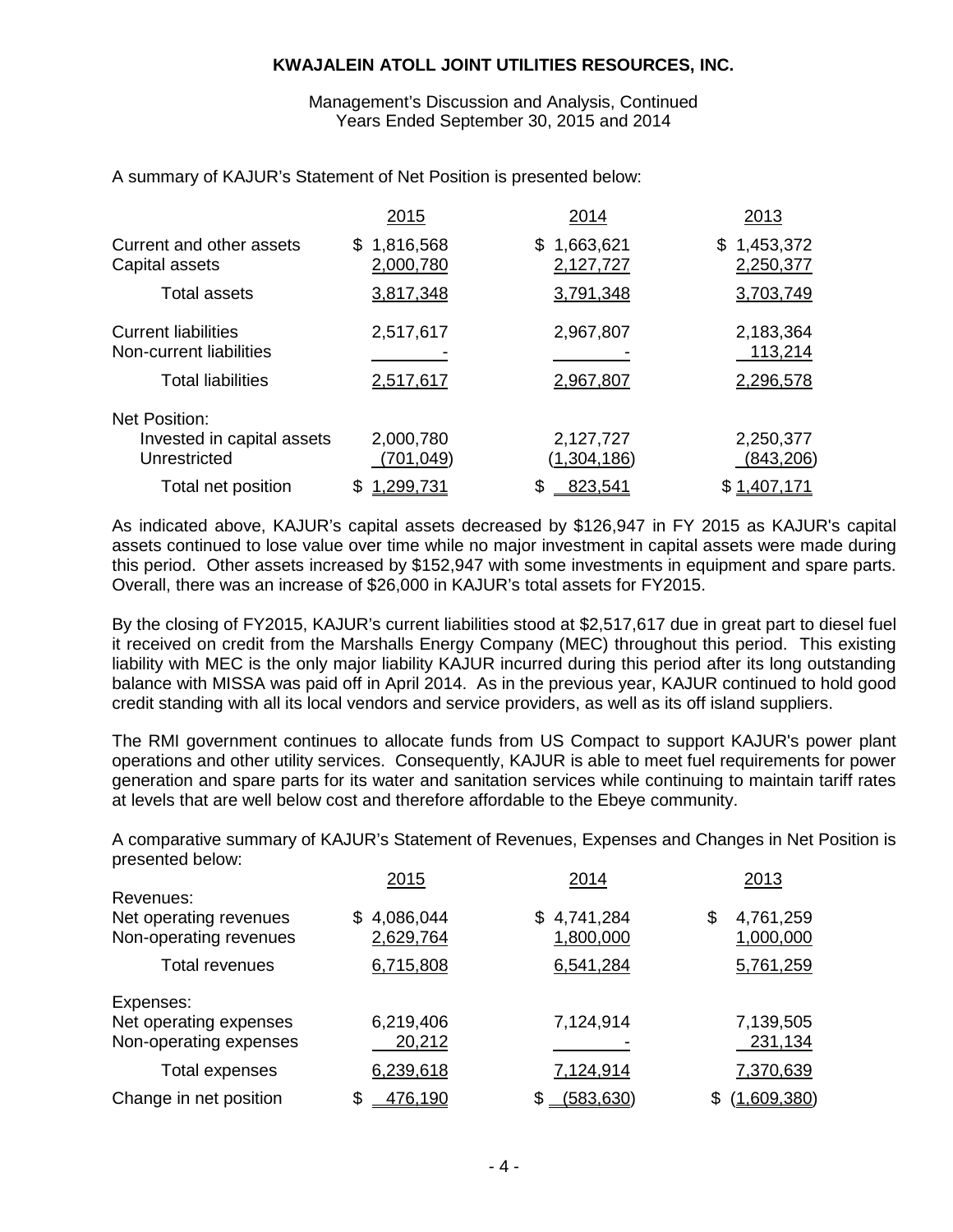Management's Discussion and Analysis, Continued Years Ended September 30, 2015 and 2014

The Statement of Revenues, Expenses and Changes in Net Position identifies the various revenue and expense items that impacted change in net position. As indicated above, KAJUR's total revenues increased from \$6,541,284 in 2014 to \$6,715,808 in 2015. This represents an increase of \$174,524 in revenue over that period. However, within the operating revenues, electric revenue decreased from \$4,563,711 in 2014 to \$3,922,336 in 2015. This decrease in electric revenue is directly attributed to a 16.8% reduction in electric tariff for KAJUR, which was driven by decrease in fuel price at world market during this period.

KAJUR had made several attempts in the past to start applying flat rate charges to the general public for the provision of water and saltwater through the public pipeline network. However, surveys conducted over the past few years continued to indicate the inconsistent and unreliable nature of these service deliveries. As such, KAJUR continues to provide water and salt water services to the general public at no charge. This decision was based on the assumption that KAJUR will be inundated with customer complaints over "paid services" which are not consistent. On the other hand, KAJUR continues to apply service charges to the government and business community, most of which are on metered service lines. During this period, KAJUR was able to collect \$155,536 mostly from the provision of water and saltwater services to government organizations and the private sector. This amount represents a slight decrease in comparison to the previous year as illustrated in the chart below.

The graph below comparatively illustrates the major components of operating revenues for FY13, FY14 and FY15.

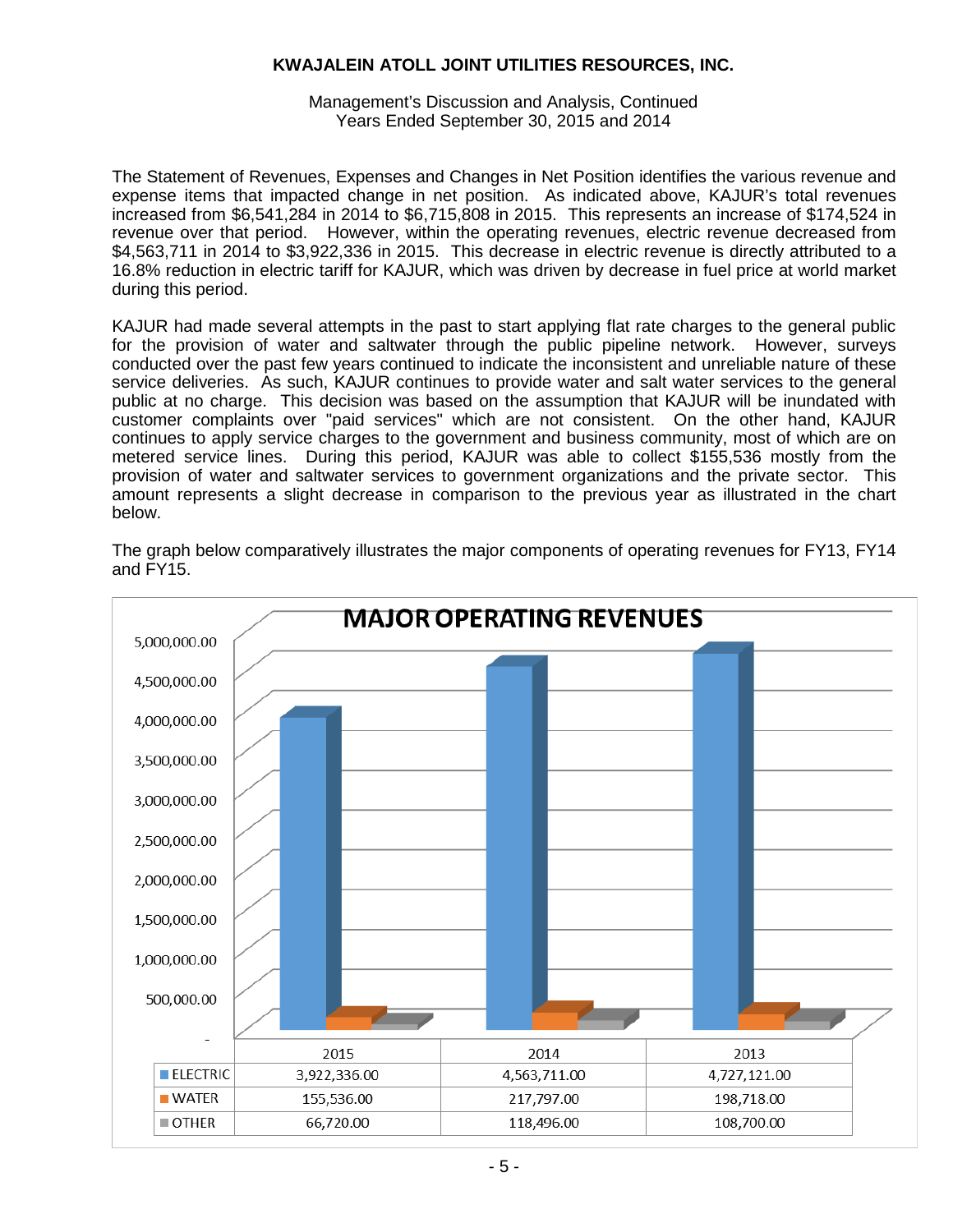Management's Discussion and Analysis, Continued Years Ended September 30, 2015 and 2014

Fuel and lubricants expense remained by far the highest expense item for KAJUR in FY2015. It represents approximately fifty-four percent (54%) of KAJUR's overall operating expenses. This figure also represents a substantial decrease of \$1,052,796 or 24% compared to that of the previous year. This substantial decrease in fuel and lubricants expense reflected the drop in world market fuel prices throughout this period.

KAJUR's salaries and wages, the second highest expense item for this organization, increased slightly by \$81,145 or approximately 7% compared to that of the previous year. While no annual merit pay increment was awarded to employees for over five years now, it is important to note that during this period KAJUR hired a total of 13 graduates from the CMI Jitok Kapeel and Job Corp programs into training positions. It is anticipated that exposure to KAJUR's work environment, paired with on-the-job training, could better prepare these trainees to eventually fill various open slots within KAJUR as well as replace existing employees who are approaching their retirement age.

KAJUR is also using this approach to selectively pick new employees who possess adequate skills and educational background and who would therefore have higher probability for successful placement in more advanced training on new systems, which KAJUR is to acquire starting in 2017 under the Ebeye Water Storage and Sanitation Project (EWSSP). An added expense item to KAJUR's salary and wages also included six temporary hires who were employed during this period on temporary status as part of KAJUR's response measures to developing drought conditions in the islands. These six temporary employees were hired to repair the two 250,000 gal water tanks for the community in Gugeegue and to start demolition and construction work at the sites where two new ground wells for the water plant are to be constructed.

Overall, fuel and lubricant continues to be the only expense item with notable variances over the past three years as noted on the chart below. All other major operating expense components were fairly predictable and had moderate variances. KAJUR, with its comparatively high fuel expense KAJUR, with its comparatively high fuel expense. requirements and high dependency on fossil fuel, continues to look for ways to reduce this high overhead cost and high dependency on fossil fuel. In latter parts of this discussion, KAJUR has highlighted some projects that are already in the pipeline that would help improve KAJUR's financial performance and compliance with RMI procurement code.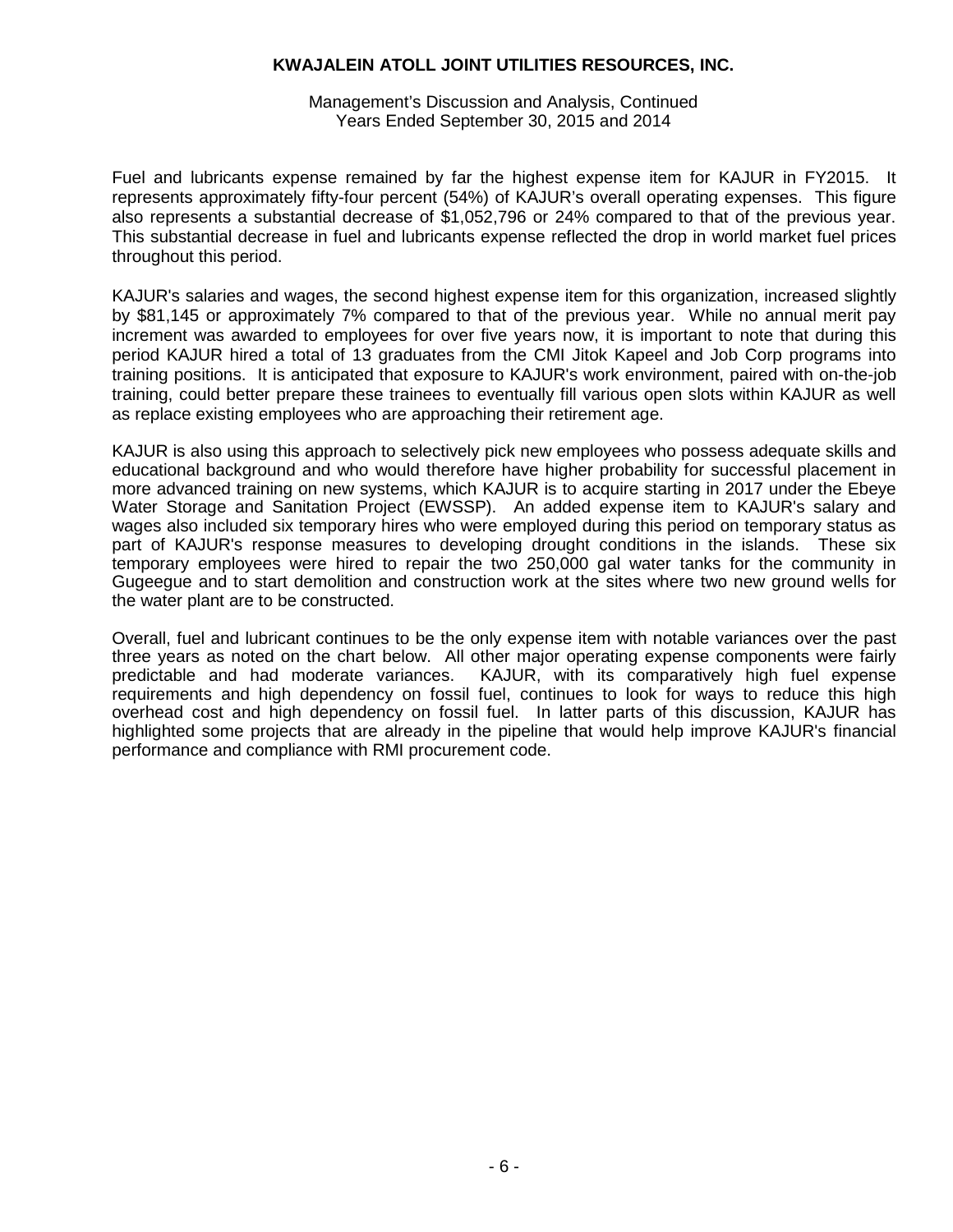Management's Discussion and Analysis, Continued Years Ended September 30, 2015 and 2014





Management's Discussion and Analysis for the year ended September 30, 2014 is set forth in the report on the audit of KAJUR's financial statements dated May 11, 2015. That Discussion and Analysis explains the major factors impacting the 2014 financial statements and may be obtained from the contact information below.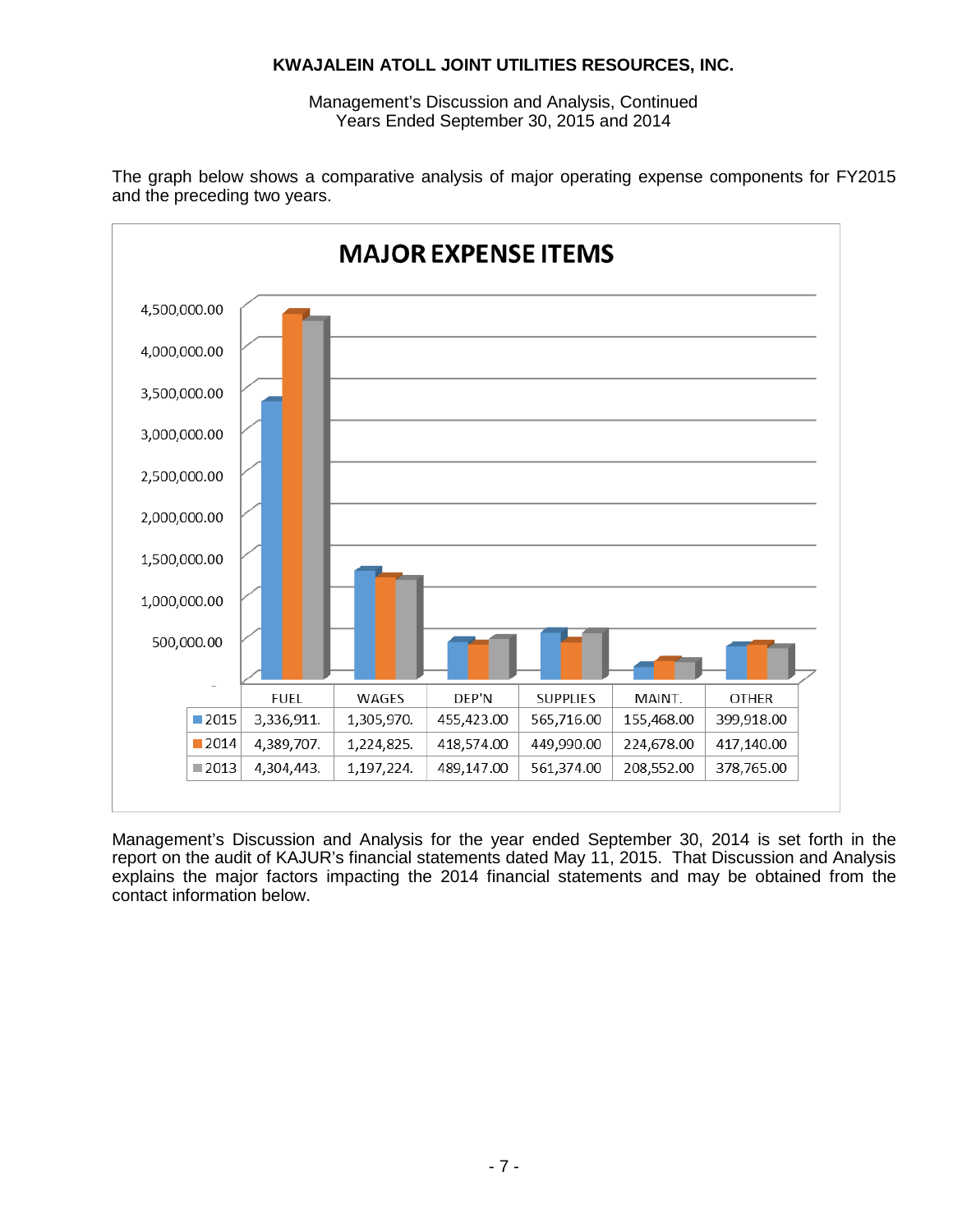#### Management's Discussion and Analysis, Continued Years Ended September 30, 2015 and 2014

### **CAPITAL ASSETS**

KAJUR made no major investment in capital assets during this period as the organization continued to struggle with the high cost of fuel for power generation with limited means of generating adequate revenue to cover its operating expenses. As clearly shown in its summary of capital assets, the only major change in KAJUR's capital assets is one influenced by assets' depreciation. Some minor investment were made during this period toward securing the spare parts that are needed to ensure that KAJUR's two operational Salt Water Reverse Osmosis (SWRO) units continue to produce potable water for the community and that these units remain operational until the system upgrades on the existing water plant are in place and operational as anticipated in 2017.

A summary of KAJUR's capital assets for the past three years is presented below:

|                                | 2015            | 2014            | 2013            |
|--------------------------------|-----------------|-----------------|-----------------|
| Plant and machinery            | 5,299,742<br>\$ | 5,299,742<br>\$ | 5,204,665<br>\$ |
| Distribution system            | 2,016,590       | 2,016,590       | 1,954,168       |
| <b>Water System</b>            | 1,427,924       | 1,270,243       | 1,228,777       |
| Other equipment                | 2,120,703       | 1,964,346       | 1,924,161       |
|                                | 10,864,959      | 10,550,921      | 10,311,771      |
| Less accumulated               |                 |                 |                 |
| depreciation                   | (8,920,953)     | (8,479,968)     | (8,061,394)     |
|                                | 1,944,006       | 2,070,953       | 2,250,377       |
| Construction work in progress/ |                 |                 |                 |
| equipment in transit           | 56,774          | 56,774          |                 |
|                                |                 |                 | .250.377        |

## **FUTURE OUTLOOK ON SUSTAINABILITY**

KAJUR continues to make small but notable progress in improving quality of life for the community of Ebeye. Long term planning continues to shape a more optimistic future outlook for KAJUR. Compared to previous years, there is obviously much less people going to the military base on Kwajalein to bring back drinking water for their families. However, there is still a handful of Kwajalein employees that normally bring back water from the military base. KAJUR sees this practice as being one driven by public perception on water quality and not on the availability of "safe" potable water in Ebeye. Power outages are sporadic and normally last less than an hour when they do happen. Despite all these improvements on KAJUR's service delivery, much needs to be done in the area of sustainability.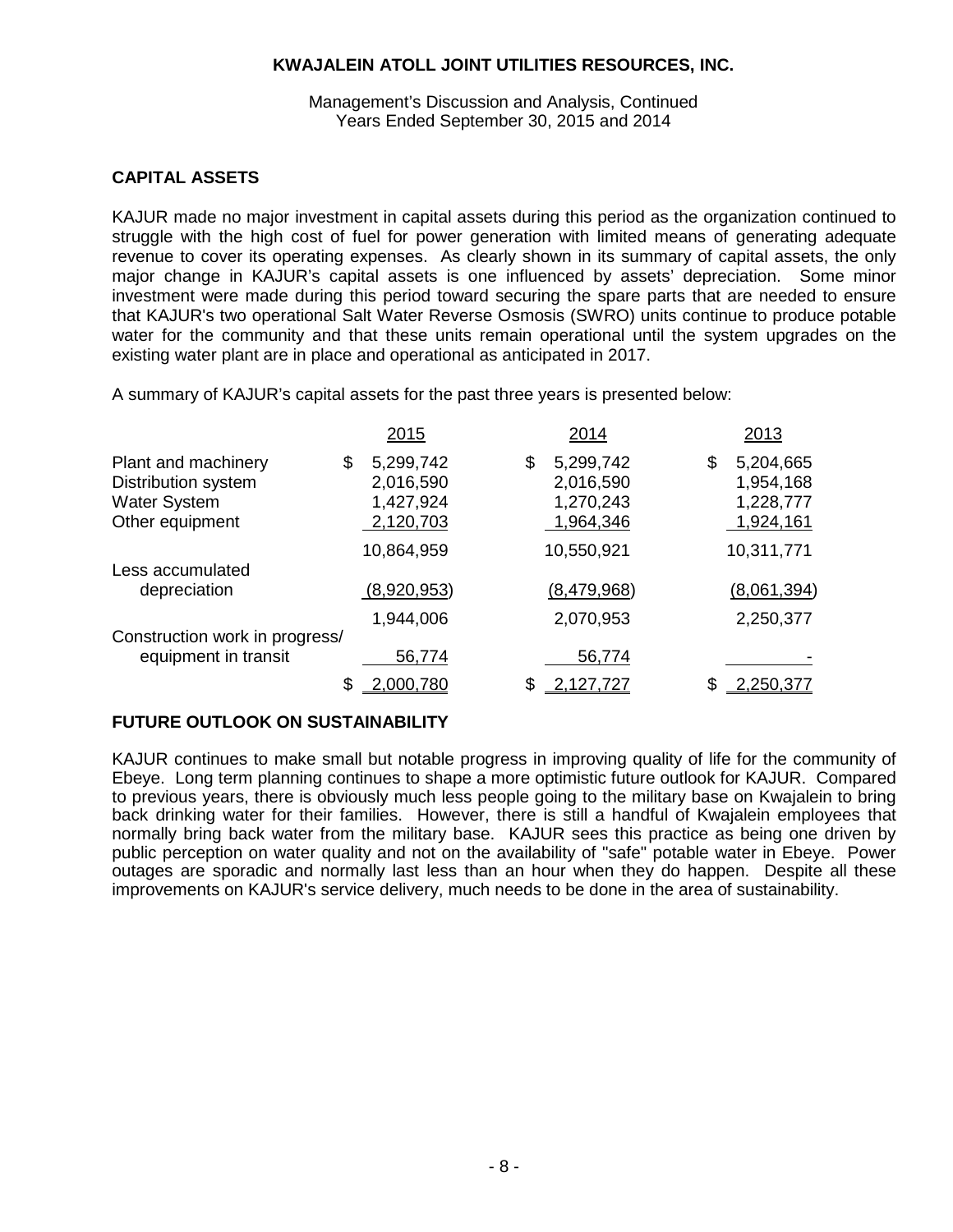Management's Discussion and Analysis, Continued Years Ended September 30, 2015 and 2014

Like most utility companies in the region, the cost of fuel continues to be the primary determining factor relative to affordability and sustainability of KAJUR's utility services. Ebeye's remote location and limited resources are also limiting its ability to adequately address many of its operational challenges.

KAJUR's operational data clearly shows that there continues to be a substantial gap between revenue that KAJUR generates and its operational expenses - a clear indication that KAJUR continues to operate at a substantial loss. For the foreseeable future, KAJUR will continue to look to the government for funding support in order to make up for the difference in operational loss.

The chart below shows a clear representation of the gap between KAJUR's revenue and expense over a span of a six year period:



As indicated in the chart above, over a span of a six year period, KAJUR's yearly loss averages \$2.1 million. Major contributing factors to these yearly losses include water and saltwater services, which KAJUR continues to provide to the community at no charge. As mentioned earlier, KAJUR continues to provide these services at no cost due to the inconsistent nature of these services. To help offset this operational gap, KAJUR continues to seek financial assistance from the U.S. and R.M.I central government. KAJUR also recognizes that several opportunities now exist for KAJUR to further narrow this operational gap between its revenues and expenses. As long term planning relative to solar energy and fuel provisioning continues to evolve, KAJUR remains vigilant in exploring short term methods it can employ to reduce costs associated with its power generation and distribution services. These include an existing plan to systematically retrofit all of Ebeye with energy efficient lights and household appliances through the use of an energy efficiency revolving fund and supported by local ordinances to ban conventional lights and other standard household appliances to enter Kwajalein Atoll. KAJUR continues to work with the local government and business community toward implementing this effort in FY2016-17.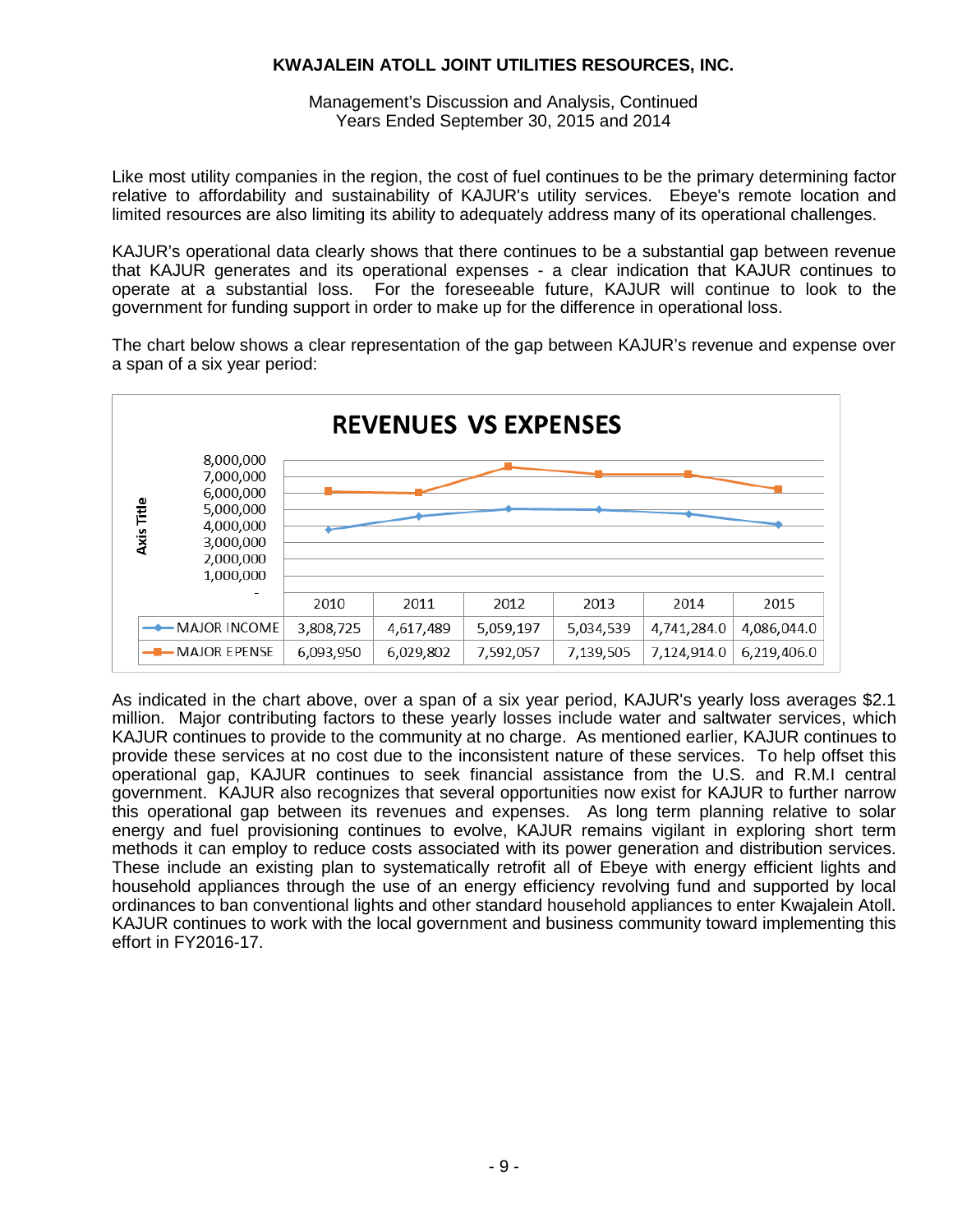Management's Discussion and Analysis, Continued Years Ended September 30, 2015 and 2014

## **KAJUR'S FOCUS IN THE COMING FISCAL YEAR**

The following are KAJUR's goals for the coming fiscal year 2016:

- 1) Continue to strengthen KAJUR organizational structure so it can withstand additional strain on its resources with the implementation of the Ebeye Water Storage and Sanitation Project.
- 2) Complete the two water storage tanks at Gugeegue so the community there is adequately secured with potable water during worsening drought conditions expected for next year.
- 3) Secure KAJUR's Energy Efficiency Revolving Fund.
- 4) Start implementing the three projects under the Quick Win Australian support grant.
- 5) Continue to work with Board and Kwajalein leadership to identify cheaper means of transporting fuel for the Ebeye power plant.
- 6) Complete reconfiguration of fuel pipeline layout, fuel metering systems, and replacement of settling tank at the power plant.
- 7) Continue to strengthen KAJUR benchmarking efforts.
- 8) Strengthen fuel and material inventory within KAJUR's supply system.

### **ADDITONAL FINANCIAL INFORMATION**

This discussion and analysis is designed to provide KAJUR's customers and other interested parties with an overview of KAJUR's financial operations and financial condition. Should the reader have questions regarding the information included in this report or wishes to request additional financial information, please contact the Kwajalein Atoll Joint Utility Resources, Inc. Manager at P.O. Box 5819, Ebeye MH 96970.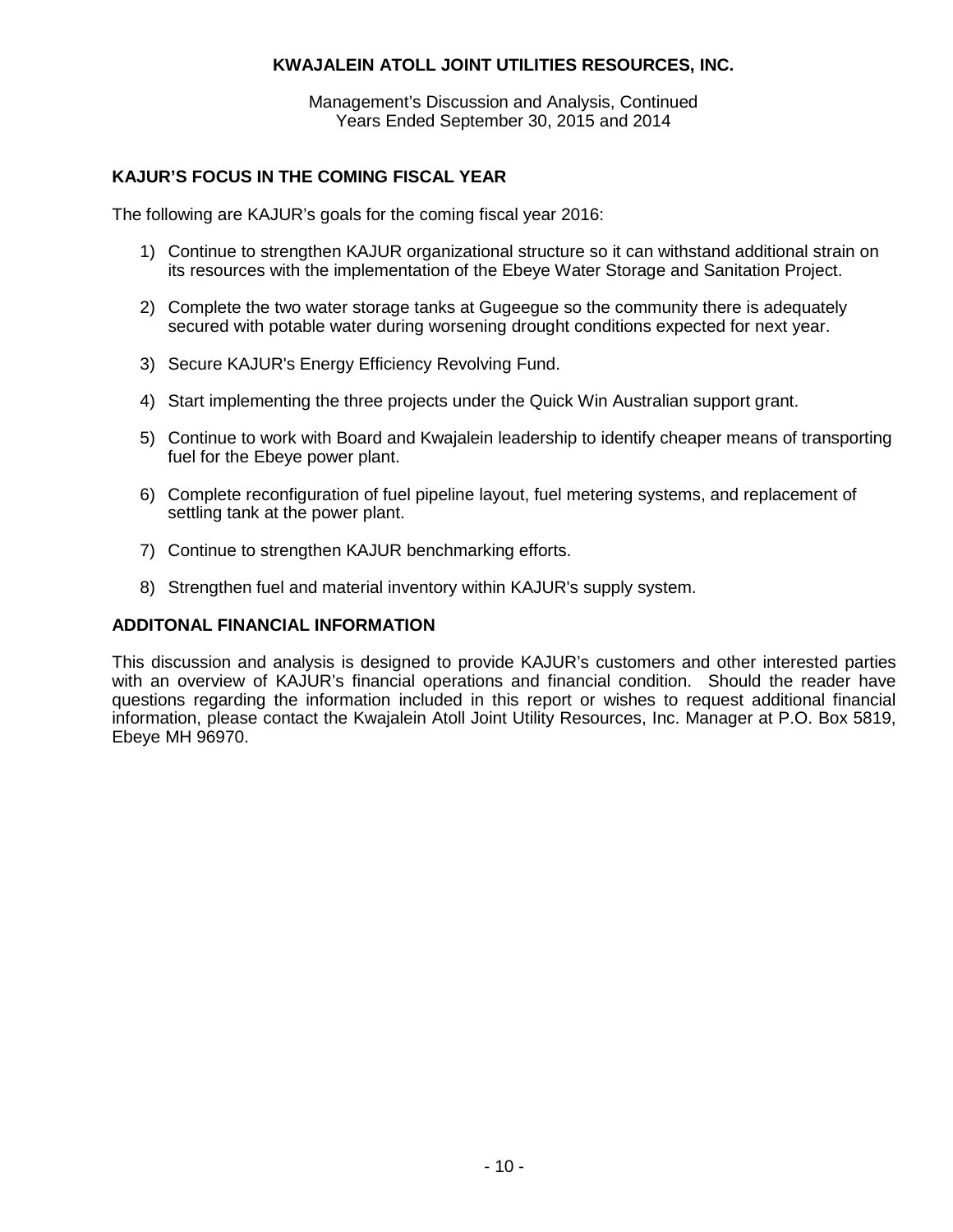#### Statements of Net Position September 30, 2015 and 2014

| <u>ASSETS</u>                                         | 2015            | 2014            |
|-------------------------------------------------------|-----------------|-----------------|
| Current assets:<br>Cash                               | \$<br>345,772   | \$<br>165,370   |
| Receivables:                                          |                 |                 |
| Utility                                               | 1,957,451       | 1,970,532       |
| Affiliate                                             | 1,242,386       | 1,050,684       |
| Employees                                             | 8,192           | 8,270           |
| Other                                                 | 151,990         | 116,578         |
|                                                       | 3,360,019       | 3,146,064       |
| Less allowance for doubtful accounts                  | (2,845,752)     | (2,787,204)     |
| Total receivables, net                                | 514,267         | 358,860         |
| Prepaid expenses                                      | 181,941         | 148,459         |
| Inventories                                           | 726,338         | 846,742         |
| Total current assets                                  | 1,768,318       | 1,519,431       |
| Non current assets:                                   |                 |                 |
| Deposits for capital assets acquisition               | 48,250          | 144,190         |
| Capital assets:                                       |                 |                 |
| Nondepreciable                                        | 56,774          | 56,774          |
| Other capital assets, net of accumulated depreciation | 1,944,006       | 2,070,953       |
| Total noncurrent assets                               | 2,049,030       | 2,271,917       |
|                                                       | \$<br>3,817,348 | \$<br>3,791,348 |
| LIABILITIES AND NET POSITION                          |                 |                 |
| <b>Current liabilities:</b>                           |                 |                 |
| Accounts payable                                      | \$<br>24,318    | \$<br>15,583    |
| Due to affiliates                                     | 2,381,427       | 2,841,332       |
| <b>Accrued liabilities</b>                            | 53,082          | 58,300          |
| Unearned revenue                                      | 58,790          | 52,592          |
| Total current liabilities                             | 2,517,617       | 2,967,807       |
| Contingencies                                         |                 |                 |
| Net position:                                         |                 |                 |
| Net investment in capital assets                      | 2,000,780       | 2,127,727       |
| Unrestricted                                          | (701, 049)      | (1,304,186)     |
| Total net position                                    | 1,299,731       | 823,541         |
|                                                       | 3,817,348<br>\$ | \$<br>3,791,348 |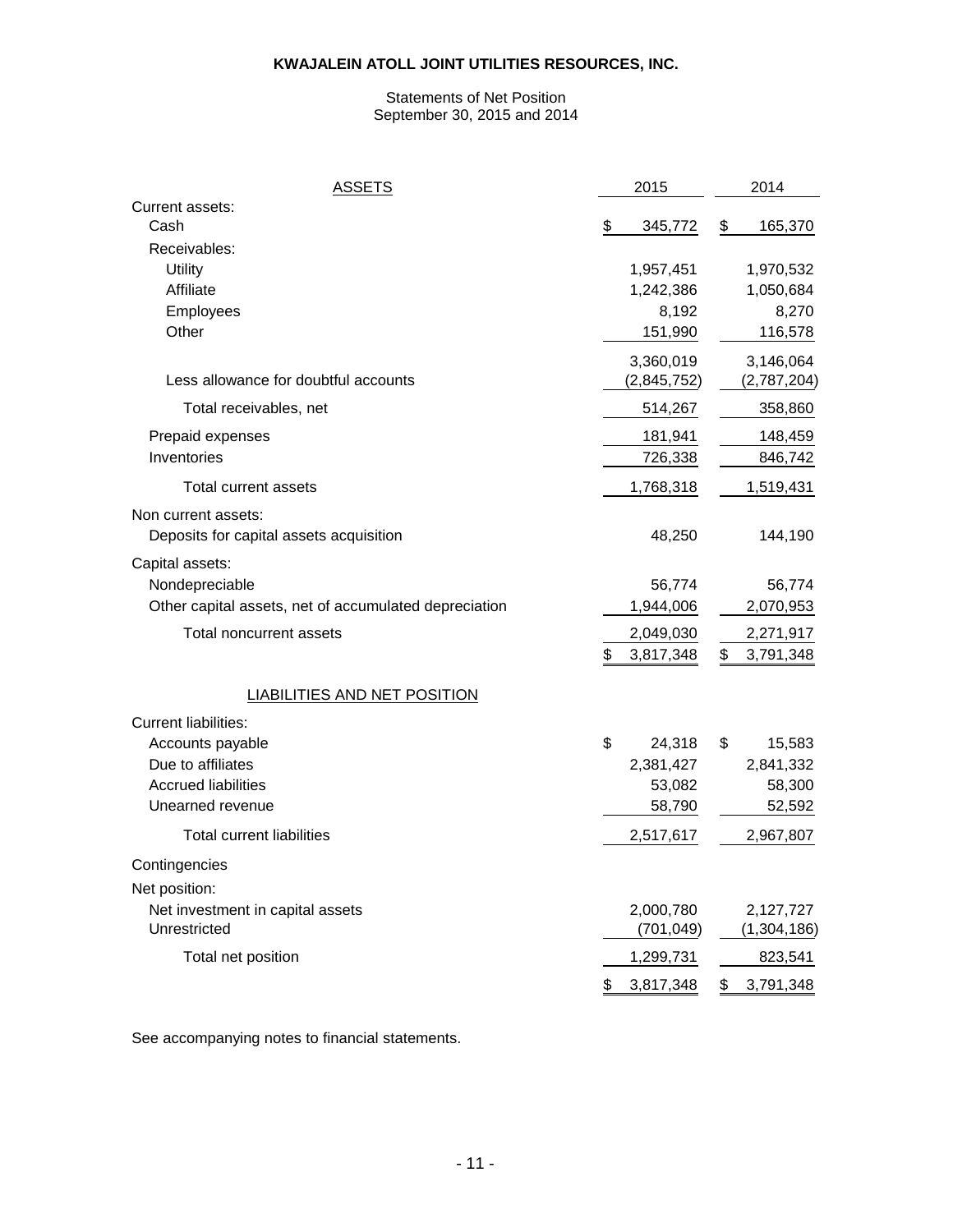## Statements of Revenues, Expenses and Changes in Net Position Years Ended September 30, 2015 and 2014

|                                             | 2015            | 2014            |
|---------------------------------------------|-----------------|-----------------|
| Operating revenues:                         |                 |                 |
| Electric and service billings               | \$<br>3,922,336 | \$<br>4,563,711 |
| Water                                       | 155,536         | 217,797         |
| Other                                       | 66,720          | 118,496         |
| Total operating revenues                    | 4,144,592       | 4,900,004       |
| Less provision for doubtful accounts        | (58, 548)       | (158, 720)      |
| Total net operating revenues                | 4,086,044       | 4,741,284       |
| Operating expenses:                         |                 |                 |
| Fuel and lubricants                         | 3,336,911       | 4,389,707       |
| Salaries, wages and benefits                | 1,305,970       | 1,224,825       |
| Supplies and materials                      | 565,716         | 449,990         |
| Depreciation                                | 455,423         | 418,574         |
| Operations and maintenance                  | 155,468         | 224,678         |
| Travel and transportation                   | 151,767         | 206,161         |
| <b>Contractual services</b>                 | 91,253          | 50,726          |
| Communications                              | 49,062          | 56,435          |
| Rental                                      | 26,268          | 26,268          |
| Miscellaneous                               | 81,568          | 77,550          |
| Total operating expenses                    | 6,219,406       | 7,124,914       |
| <b>Operating loss</b>                       | (2, 133, 362)   | (2,383,630)     |
| Nonoperating revenues (expenses):           |                 |                 |
| Compact funding                             | 2,629,764       | 1,800,000       |
| Loss on write-off of capital assets         | (20, 212)       |                 |
| Total nonoperating revenues (expenses), net | 2,609,552       | 1,800,000       |
| Change in net position                      | 476,190         | (583, 630)      |
| Net position at beginning of year           | 823,541         | 1,407,171       |
| Net position at end of year                 | \$<br>1,299,731 | \$<br>823,541   |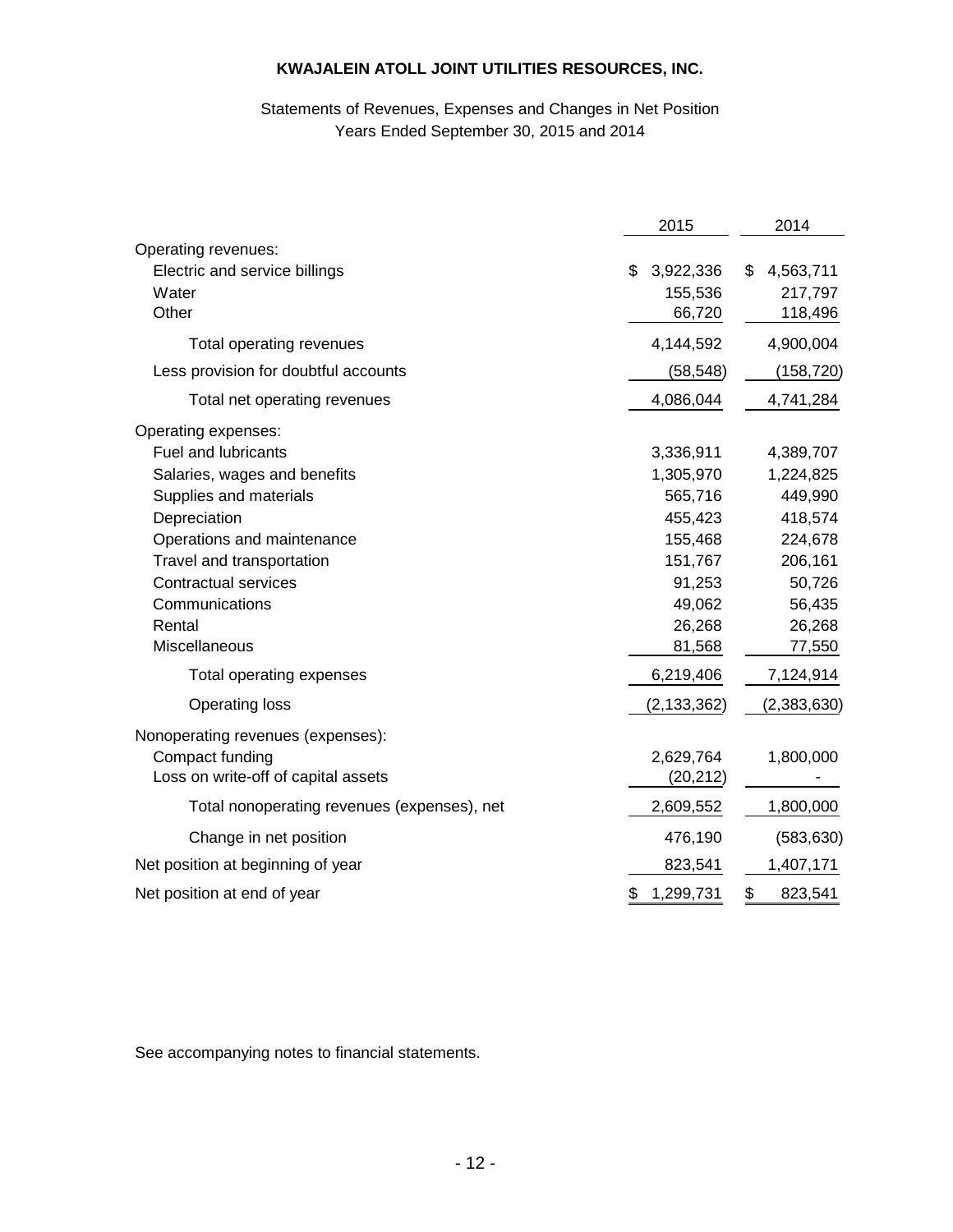## Statements of Cash Flows Years Ended September 30, 2015 and 2014

|                                                                                                                                                                                               | 2015                                                 | 2014                                                    |
|-----------------------------------------------------------------------------------------------------------------------------------------------------------------------------------------------|------------------------------------------------------|---------------------------------------------------------|
| Cash flows from operating activities:<br>Cash received from customers<br>Cash payments to suppliers for goods and services<br>Cash payments to employees for services                         | \$<br>3,985,897<br>(4,821,240)<br>(1, 312, 131)      | \$<br>4,677,350<br>(4,752,997)<br>(1,222,244)           |
| Net cash used for operating activities                                                                                                                                                        | (2, 147, 474)                                        | (1, 297, 891)                                           |
| Cash flows from noncapital financing activities:<br>Promissory note repayment<br>Operating subsidies received from RepMar                                                                     | 2,580,624                                            | (190, 512)<br>1,800,000                                 |
| Net cash provided by noncapital financing activities                                                                                                                                          | 2,580,624                                            | 1,609,488                                               |
| Cash flows from capital and related financing activities:<br>Deposits for capital assets acquisition<br>Acquisition and construction of capital assets                                        | (252, 748)                                           | (34, 776)<br>(295,924)                                  |
| Net cash used for capital and related financing activities                                                                                                                                    | (252, 748)                                           | (330, 700)                                              |
| Net change in cash                                                                                                                                                                            | 180,402                                              | (19, 103)                                               |
| Cash at beginning of year                                                                                                                                                                     | 165,370                                              | 184,473                                                 |
| Cash at end of year                                                                                                                                                                           | \$<br>345,772                                        | \$<br>165,370                                           |
| Reconciliation of operating loss to net cash used for operating activities:<br><b>Operating loss</b><br>Adjustments to reconcile operating loss to net cash<br>used for operating activities: | \$<br>(2, 133, 362)                                  | \$<br>(2,383,630)                                       |
| Depreciation<br>Provision for doubtful accounts<br>(Increase) decrease in assets:<br>Receivables:                                                                                             | 455,423<br>58,548                                    | 418,574<br>158,720                                      |
| <b>Utility</b><br>Affiliate<br>Employees<br>Other<br>Prepaid expenses                                                                                                                         | 13,081<br>(142, 562)<br>78<br>(35, 412)<br>(33, 482) | (51, 265)<br>(162, 359)<br>538<br>(13,760)<br>(88, 401) |
| Inventories<br>Increase (decrease) in liabilities:<br>Accounts payable                                                                                                                        | 120,404<br>8,735                                     | (38,049)<br>12,933                                      |
| Due to affiliates                                                                                                                                                                             | (459, 905)                                           | 839,560                                                 |
| Unearned revenue                                                                                                                                                                              | 6,198                                                | 4,730                                                   |
| Other current and accrued liabilities                                                                                                                                                         | (5,218)                                              | 4,518                                                   |
| Net cash used for operating activities                                                                                                                                                        | \$ (2,147,474)                                       | \$(1,297,891)                                           |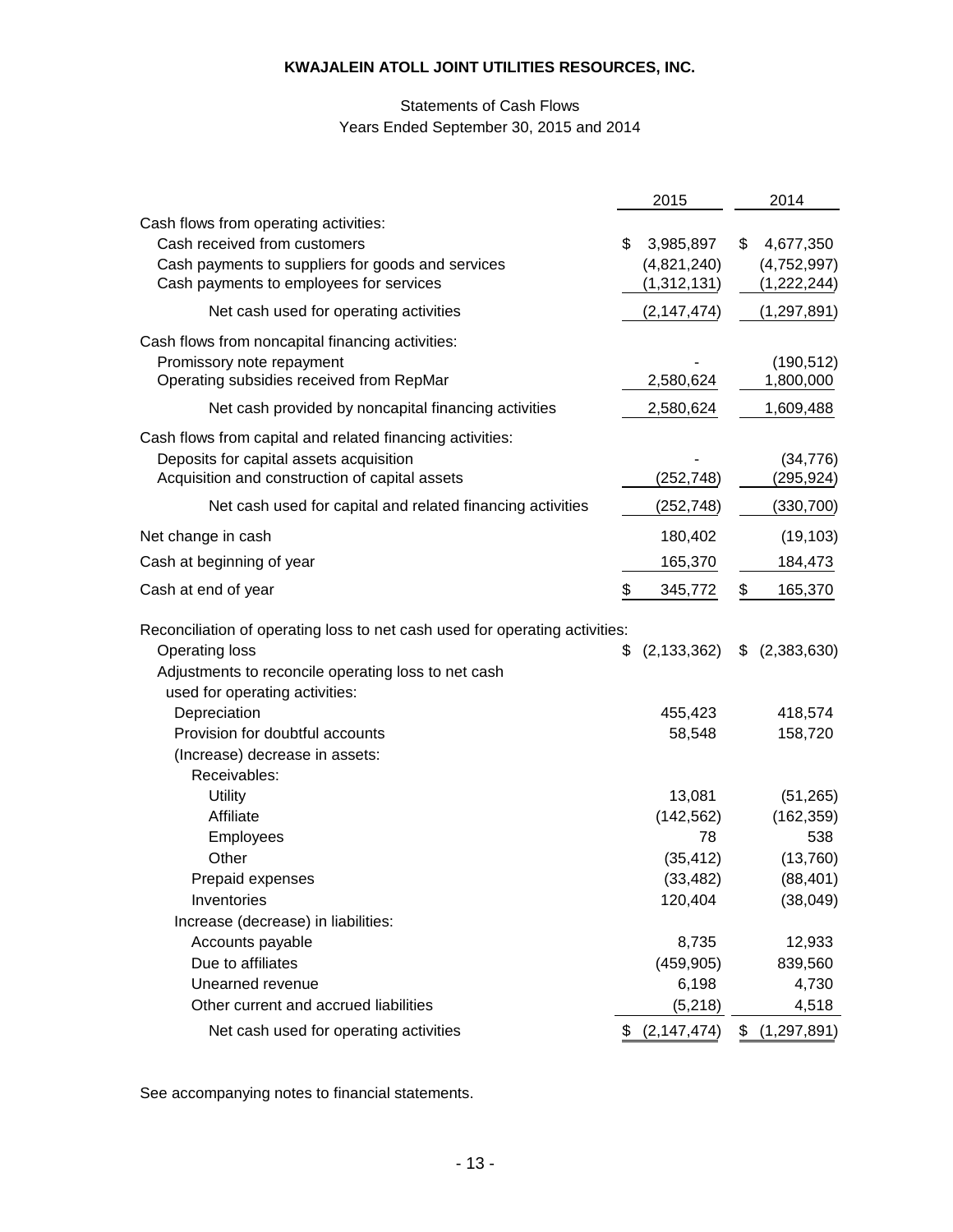#### Years Ended September 30, 2015 and 2014 Statements of Cash Flows, Continued

| Noncash capital and related financing activities: | 2015            | 2014 |
|---------------------------------------------------|-----------------|------|
| Capital assets                                    | \$<br>(34, 650) | \$   |
| Accumulated depreciation                          | 14,438          |      |
| Loss on write-off of capital assets               | 20,212          |      |
|                                                   |                 |      |
| Noncash noncapital financing activities:          |                 |      |
| Receivable from RepMar                            | \$<br>49.140    | \$   |
| Compact funding                                   | (49, 140)       |      |
|                                                   |                 |      |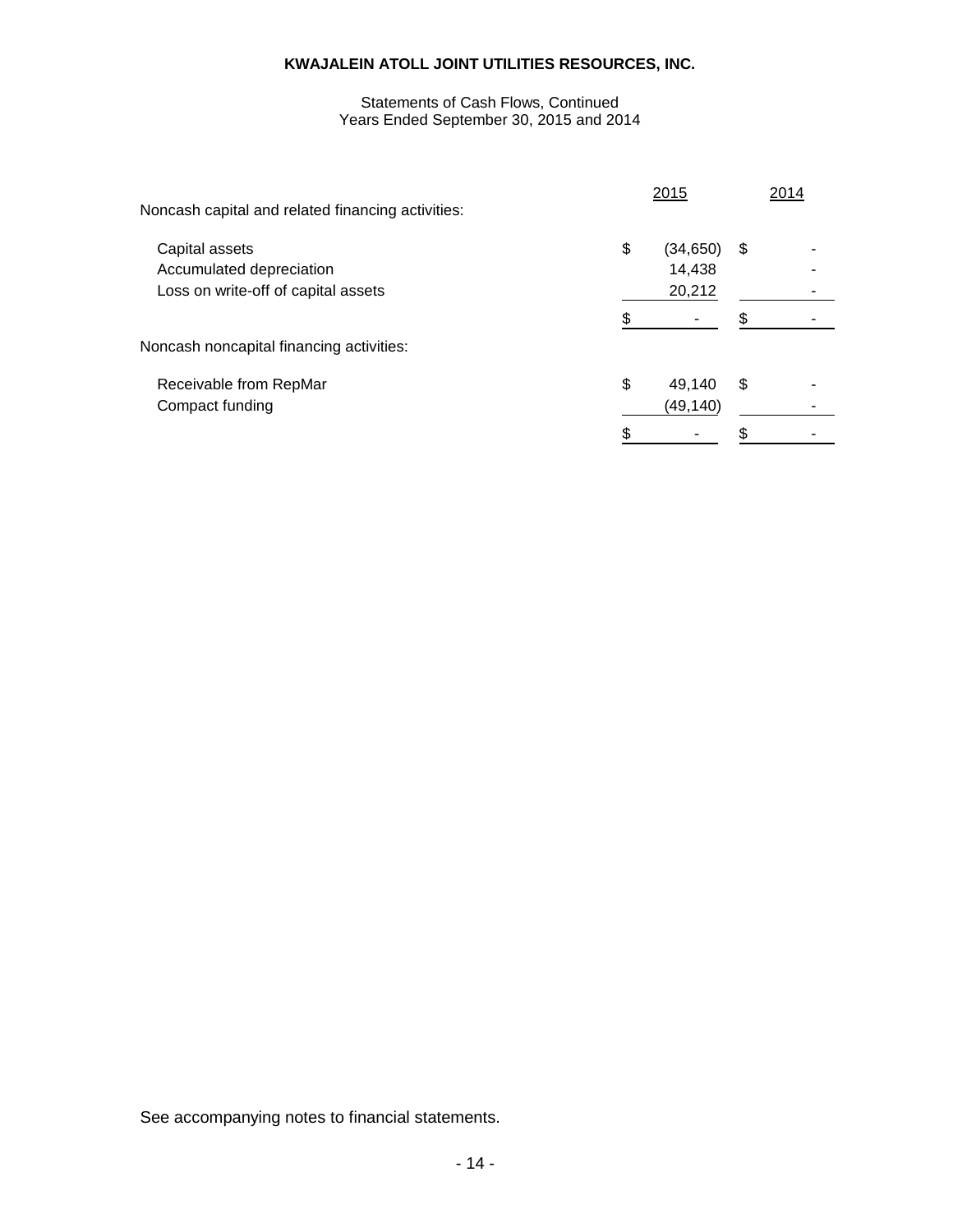Notes to Financial Statements September 30, 2015 and 2014

#### (1) Organization

The Kwajalein Atoll Joint Utilities Resources, Inc. (KAJUR), a component unit of the Republic of the Marshall Islands, was incorporated under the laws of the Republic of the Marshall Islands (RepMar) on September 13, 1990, to generate and distribute utilities on the island of Ebeye. On October 19, 1990, the Board of Directors of the Kwajalein Atoll Development Authority (KADA) authorized the transfer of \$14,075,046 in utility plant and equipment to KAJUR.

On May 2, 2006, the Cabinet of RepMar approved the transfer of all management responsibilities of KAJUR to the Board of Directors of the Marshalls Energy Company, Inc., a component unit of RepMar. On July 24, 2006, the Cabinet of RepMar approved the introduction of legislation to the Nitijela (RepMar's legislature) to repeal the enabling legislation that created KADA.

KAJUR's financial statements are incorporated into the financial statements of RepMar as a component unit.

#### (2) Summary of Significant Accounting Policies

The accounting policies of KAJUR conform to accounting principles generally accepted in the United States of America as applicable to governmental entities, specifically proprietary funds.

KAJUR considers utility and nonutility revenues and costs that are directly related to utility and nonutility operations to be operating revenues and expenses. Revenues and expenses related to financing and other activities are reflected as nonoperating.

GASB Statement No. 34, *Basic Financial Statements - and Management's Discussion and Analysis - for State and Local Governments*, which was subsequently amended by Statement No. 37, *Basic Financial Statements - and Management's Discussion and Analysis - for State and Local Governments: Omnibus,* and modified by Statement No. 38, *Certain Financial Statement Note Disclosures,* establish financial reporting standards for governmental entities which require that management's discussion and analysis of the financial activities be included with the basic financial statements and notes and modify certain other financial statement disclosure requirements.

To conform to the requirements of GASB Statement No. 34, equity is presented in the following net position categories:

- Net investment in capital assets capital assets, net of accumulated depreciation and related debt, plus construction or improvement of those assets.
- Unrestricted net position that is not subject to externally imposed stipulations. Unrestricted net position may be designated for specific purposes by action of management or the Board of Directors or may otherwise be limited by contractual agreements with outside parties.

When both restricted and unrestricted resources are available for use for the same purpose, it is KAJUR's policy to use unrestricted resources first, then restricted resources as they are needed.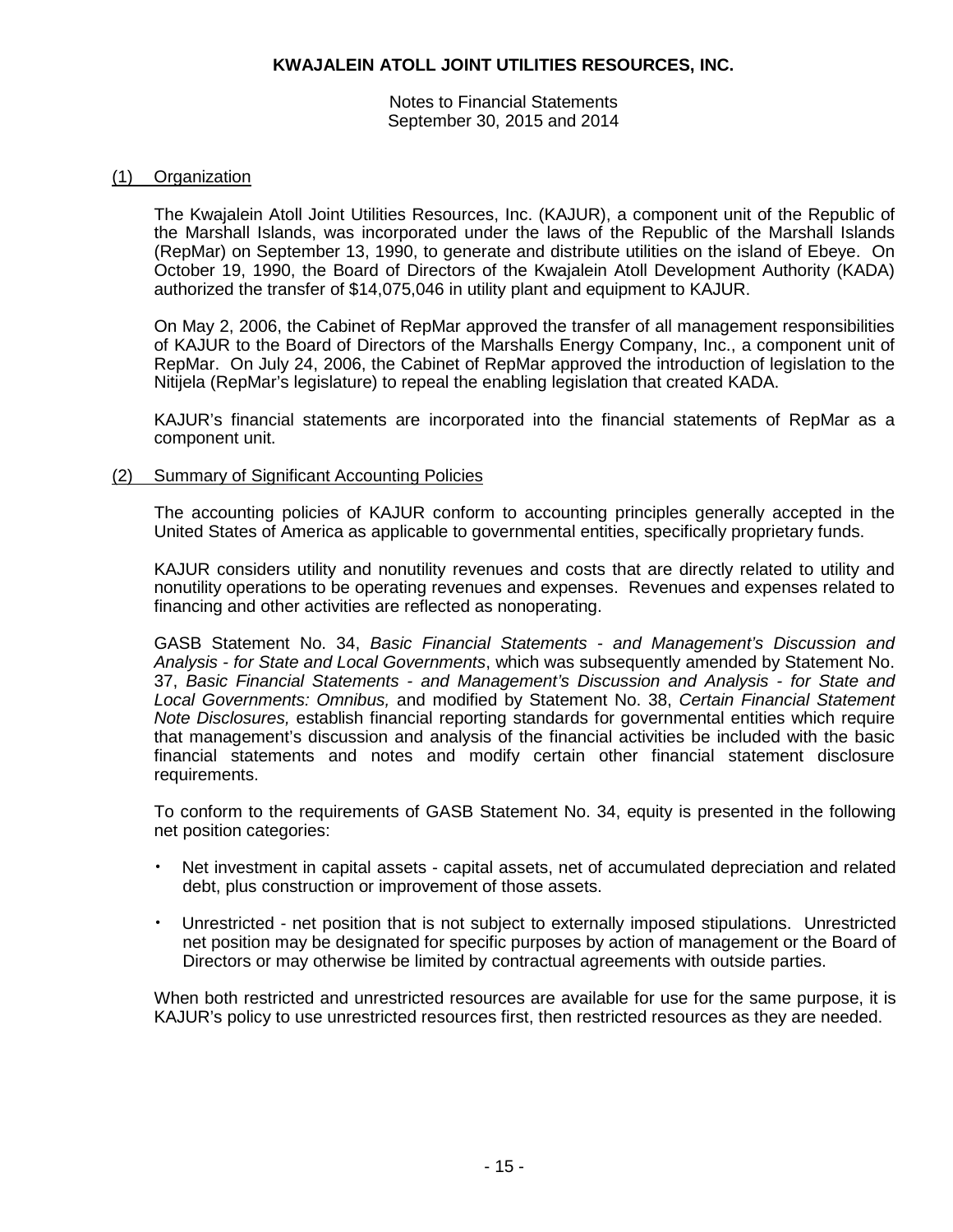Notes to Financial Statements September 30, 2015 and 2014

### (2) Summary of Significant Accounting Policies, Continued

#### Basis of Accounting

Proprietary funds are accounted for on a flow of economic resources measurement focus. With this measurement focus, all assets, deferred outflows of resources, liabilities, and deferred inflows of resources associated with the operation of the fund are included in the statements of net position. Proprietary fund operating statements present increases and decreases in net position. The accrual basis of accounting is utilized by proprietary funds. Under this method, revenues are recorded when earned and expenses are recorded at the time liabilities are incurred.

#### Revenue Recognition

Sales of electricity and water are recorded as billed to customers on a monthly billing cycle basis. Unbilled revenues are not accrued as the most recent meter reading date approximates the end of the reporting period.

#### Cash

Custodial credit risk is the risk that, in the event of a bank failure, KAJUR's deposits may not be returned to it. Such deposits are not covered by depository insurance and are either uncollateralized or collateralized with securities held by the pledging financial institution or held by the pledging financial institution but not in the depositor-government's name. KAJUR does not have a deposit policy for custodial credit risk.

For purposes of the statements of net position and cash flows, cash is defined as cash on hand and cash in checking accounts. As of September 30, 2015 and 2014, the carrying amount of cash was \$345,772 and \$165,370, respectively, and the corresponding bank balances were \$356,957 and \$169,700, respectively. Of the bank balances, \$61,249 and \$31,031, respectively, are maintained in financial institutions subject to Federal Deposit Insurance Corporation (FIDC) insurance. Bank deposits of \$295,708 and \$138,669, respectively, are maintained in financial institutions not subject to depository insurance As of September 30, 2015 and 2014, bank deposits in the amount of \$61,249 and \$31,031, respectively, were subject to FDIC insurance. KAJUR does not require collateralization of its cash deposits; therefore, deposit levels in excess of FDIC insurance coverage are uncollateralized. Accordingly, these deposits are exposed to custodial credit risk.

### Receivables

KAJUR provides electric services to government agencies, businesses and individuals located on the island of Ebeye and bills for these services on a monthly basis. The allowance for doubtful accounts is stated at an amount which management believes will be adequate to absorb possible losses on accounts receivable that may become uncollectible based on evaluations of the collectability of these accounts and prior collection experience. The allowance is established through a provision for bad debts charged to expense. Bad debts are charged off against the allowance on the specific identification method. Receivables are not collateralized.

#### Inventories

Inventories of fuel and supplies are stated at the lower of cost (first-in, first-out) or market (net realizable value) at September 30, 2015 and 2014. Bulk fuel inventories are held for power plant use.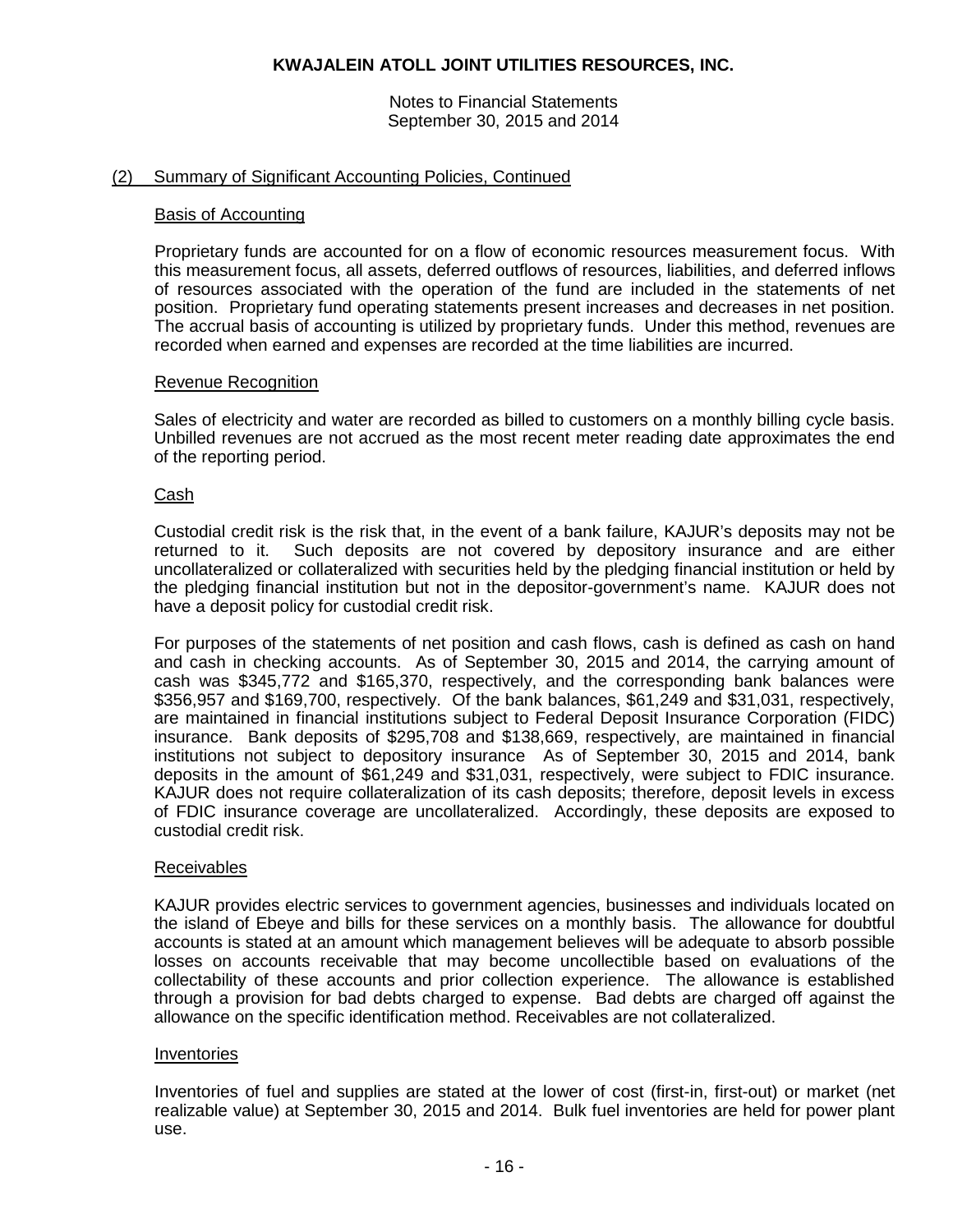Notes to Financial Statements September 30, 2015 and 2014

#### (2) Summary of Significant Accounting Policies, Continued

#### **Prepayments**

Certain payments to vendors or persons for goods and services reflect costs applicable to future accounting periods and are recorded as prepaid expenses in the accompanying financial statements.

#### Plant and Equipment

KAJUR does not have a formal capitalization policy for plant and equipment; however, items with a cost that equals or exceeds \$500 are generally capitalized at the time of acquisition. Depreciation of plant and equipment is calculated on the straight-line method based on the estimated useful lives of the respective assets, which are as follows:

| Plant and machinery | 20 - 25 years |
|---------------------|---------------|
| Distribution system | 20 - 25 years |
| Water system        | 20 - 25 years |
| Other equipment     | 5 years       |

#### Deferred Outflows of Resources

In addition to assets, the statement of net position will sometimes report a separate section for deferred outflows of resources. This separate financial statement element, deferred outflows of resources represents a consumption of net position that applies to a future period and so will not be recognized as an outflow of resources (deduction of net position) until then. KAJUR has no items that qualify for reporting in this category.

#### Deferred Inflows of Resources

In addition to liabilities, the statement of net position will sometimes report a separate section for deferred inflows of resources. This separate financial statement element, deferred inflows of resources represents an acquisition of net position that applies to a future period and so will not be recognized as an inflow of resources (additions to net position) until then. KAJUR has no items that qualify for reporting in this category.

#### Taxes

Corporate profits are not subject to income tax in the Republic of the Marshall Islands. The Government of the Republic of the Marshall Islands imposes a gross revenue tax of 3% on revenues. Pursuant to the Income Tax Act of 1989, as amended, sales of electricity services by public utility companies are exempt from gross revenue tax. Accordingly, KAJUR is exempt from this tax relating to gross revenue from sales of electric services.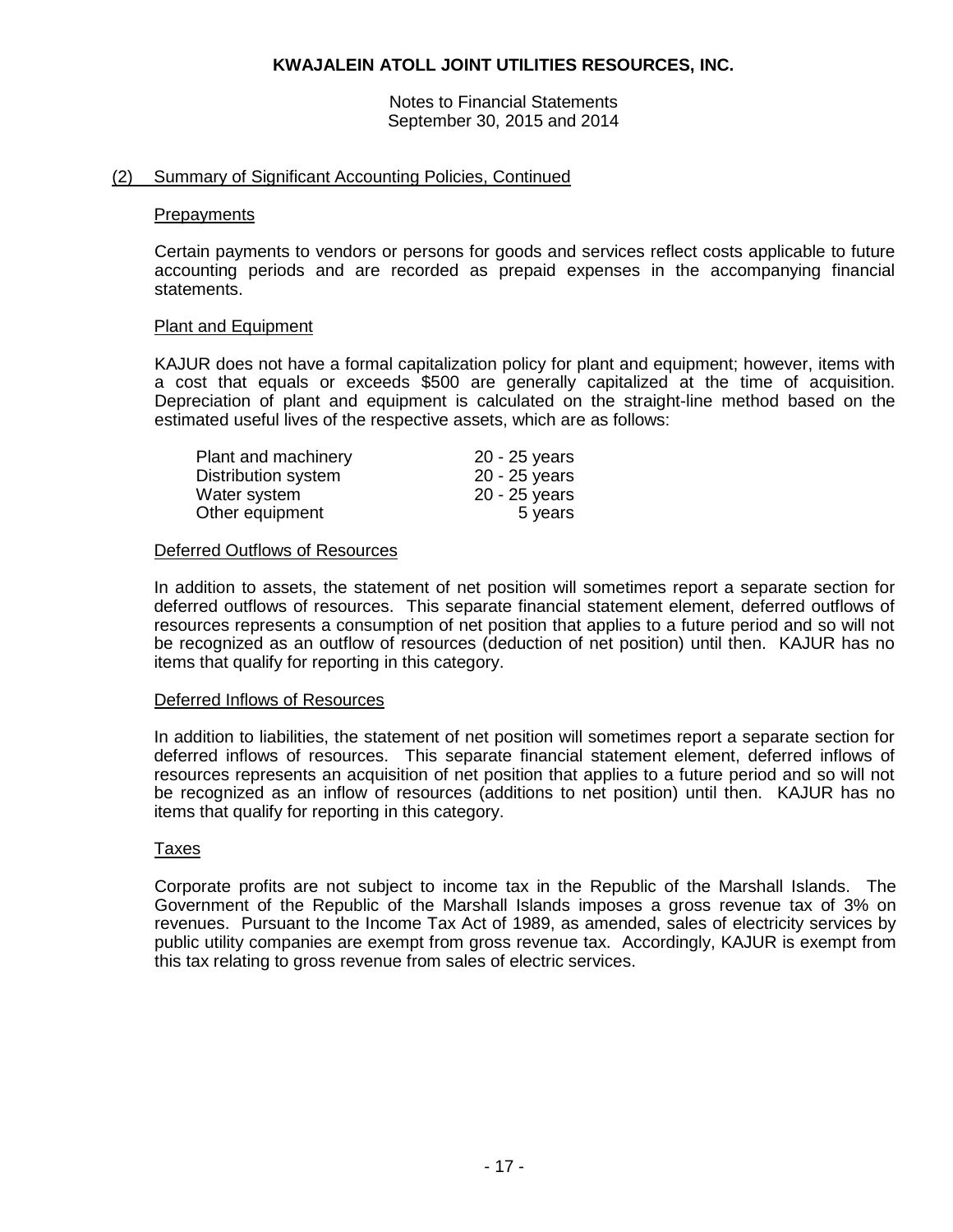Notes to Financial Statements September 30, 2015 and 2014

### (2) Summary of Significant Accounting Policies, Continued

#### New Accounting Standards

During the year ended September 30, 2015, KAJUR implemented the following pronouncements:

- GASB Statement No. 68, *Accounting and Financial Reporting for Pensions,* and GASB Statement No. 71, *Pension Transition for Contributions Made Subsequent to the Measurement Date - an amendment of GASB Statement No. 68,* which revise and establish new financial reporting requirements for most governments that provide their employees with pension benefits. The implementation of these statements did not have a material effect on the accompanying financial statements.
- GASB Statement No. 69, *Government Combinations and Disposals of Government Operations*, which improves accounting and financial reporting for state and local governments' combinations and disposals of government operations. Government combinations include mergers, acquisitions, and transfers of operations. A disposal of government operations can occur through a transfer to another government or a sale. The implementation of this statement did not have a material effect on the accompanying financial statements.

In February 2015, GASB issued Statement No. 72, *Fair Value Measurement and Application*, which addresses accounting and financial reporting issues related to fair value measurements and requires entities to expand their fair value disclosures by determining major categories of debt and equity securities within the fair value hierarchy on the basis of the nature and risk of the investment. The provisions in Statement 72 are effective for fiscal years beginning after June 15, 2015. Management believes that the implementation of this statement only requires additional disclosures to be made about fair value measurements, the level of fair value hierarchy, and valuation techniques and will not have a material effect on the financial statements of KAJUR.

In June 2015, GASB issued Statement No. 73, *Accounting and Financial Reporting for Pensions and Related Assets That Are Not Within the Scope of GASB Statement 68, and Amendments to Certain Provisions of GASB Statements 67 and 68*, which aligns the reporting requirements for pensions and pension plans not covered in GASB Statements 67 and 68 with the reporting requirements in Statement 68. The provisions in Statement No. 73 are effective for fiscal years beginning after June 15, 2015, with the exception of the provisions that address employers and governmental nonemployer contributing entities for pensions that are not within the scope of Statement 68, which are effective for fiscal years beginning after June 15, 2016. Management does not believe that the implementation of this statement will have a material effect on the financial statements of KAJUR.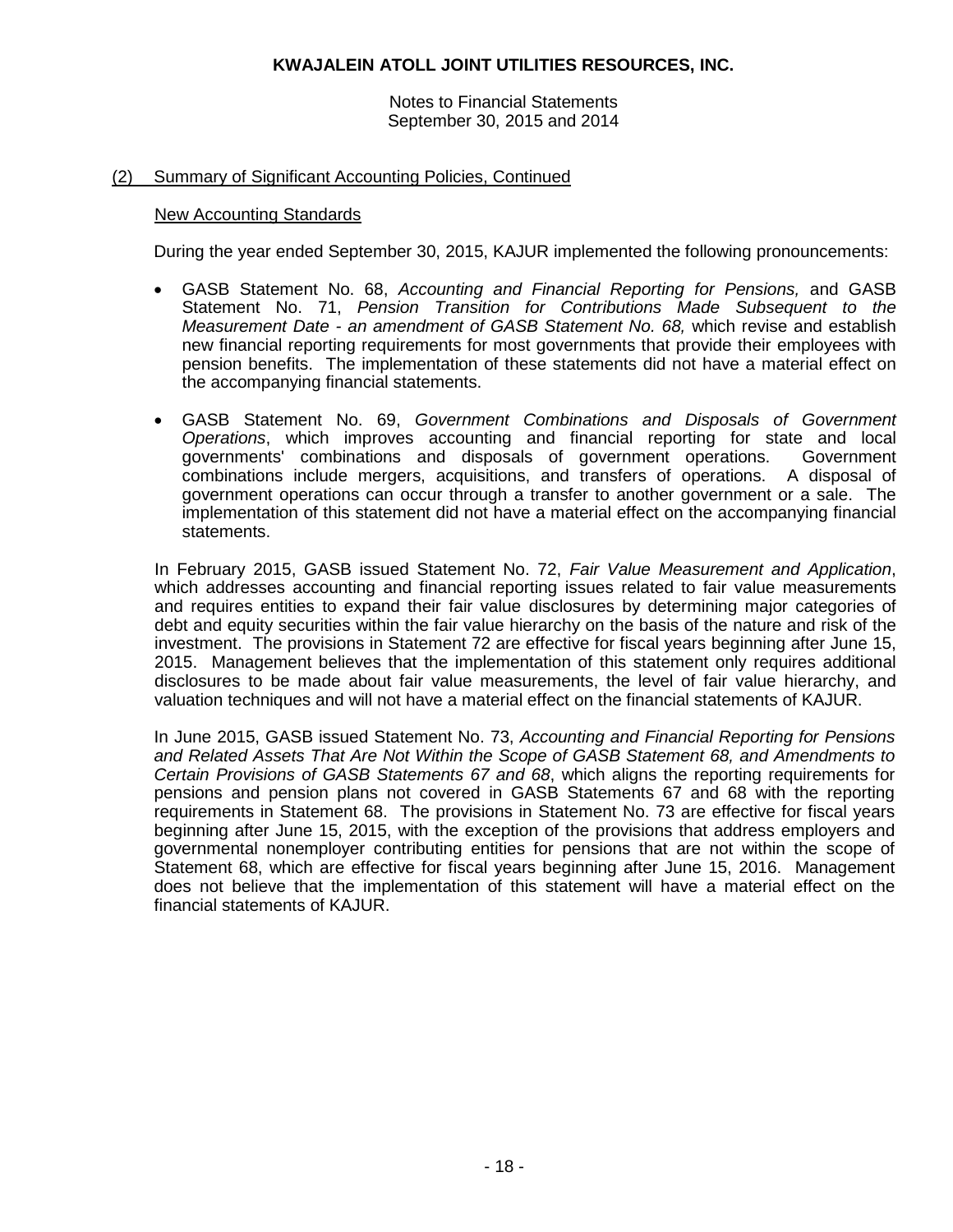Notes to Financial Statements September 30, 2015 and 2014

### (2) Summary of Significant Accounting Policies, Continued

#### New Accounting Standards, Continued

In June 2015, GASB issued Statement No. 74, *Financial Reporting for Postemployment Benefit Plans Other Than Pension Plans, which replaces Statements No. 43, Financial Reporting for Postemployment Benefit Plans Other Than Pension Plans,* as amended, and No. 57, *OPEB Measurements by Agent Employers and Agent Multiple-Employer Plans*, and addresses financial reporting requirements for governments whose employees are provided with postemployment benefits other than pensions (other postemployment benefits or OPEB). The provisions in Statement No. 74 are effective for fiscal years beginning after June 15, 2016. Management does not believe that the implementation of this statement will have a material effect on the financial statements of KAJUR.

In June 2015, GASB issued Statement No. 75, *Accounting and Financial Reporting for Postemployment Benefits Other Than Pensions*, which replaces the requirements of Statements No. 45, *Accounting and Financial Reporting by Employers for Postemployment Benefits Other Than Pensions*, as amended, and No. 57, *OPEB Measurements by Agent Employers and Agent Multiple-Employer Plans*, and provides guidance on reporting by governments that provide OPEB to their employees and for governments that finance OPEB for employees of other governments. The provisions in Statement No. 75 are effective for fiscal years beginning after June 15, 2017. Management does not believe that the implementation of this statement will have a material effect on the financial statements of KAJUR.

In June 2015, GASB issued Statement No. 76, *The Hierarchy of Generally Accepted Accounting Principles for State and Local Governments*, which eliminates two of the four categories of authoritative GAAP that exist under the existing hierarchy prescribed by Statement 55. The two categories that will remain under the new standard are (1) GASB Statements and (2) GASB technical bulletins and implementation guides in addition to AICPA guidance that the GASB clears. The provisions in Statement No. 76 are effective for fiscal years beginning after June 15, 2015. Management does not believe that the implementation of this statement will have a material effect on the financial statements of KAJUR.

In August 2015, GASB issued Statement No. 77, *Tax Abatement Disclosures*, which requires governments that enter into tax abatement agreements to disclose certain information about the agreements. The provisions in Statement No. 77 are effective for fiscal years beginning after December 15, 2015. Management does not believe that the implementation of this statement will have a material effect on the financial statements of KAJUR.

#### **Estimates**

The preparation of financial statements in conformity with accounting principles generally accepted in the United States of America requires management to make estimates and assumptions that affect the reported amounts of assets, deferred outflows of resources, liabilities, and deferred inflows of resources and disclosure of contingent assets and liabilities at the date of the financial statements and the reported amounts of revenues and expenses during the reporting period. Actual results could differ from those estimates.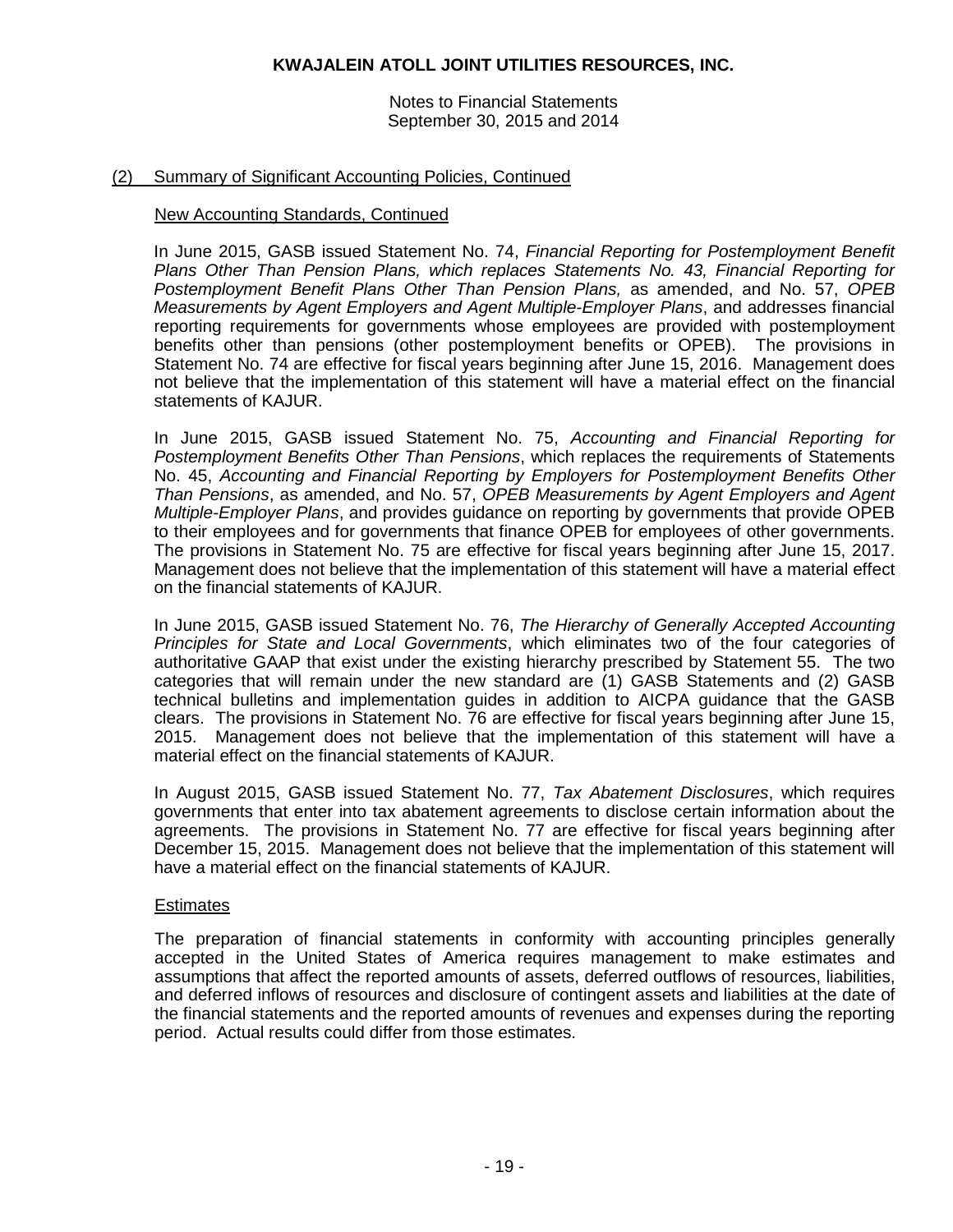Notes to Financial Statements September 30, 2015 and 2014

#### (3) Risk Management

KAJUR is exposed to various risks of loss related to torts; theft of, damage to, and destruction of assets; errors and omissions, injuries to employees; and natural disasters. KAJUR has elected not to purchase commercial insurance for the risks of loss to which it is exposed. Instead, KAJUR believes it is more economical to manage its risks internally. Claims expenses and liabilities are reported when it is probable that a loss has occurred and the amount of that loss can be reasonably estimated. Settled claims and losses as a result of these risks have not been considered material to the financial statements by management for the past three years.

#### (4) Inventories

Inventories at September 30, 2015 and 2014, consist of the following:

|                        | 2015      | 2014      |
|------------------------|-----------|-----------|
| Materials and supplies | \$486,975 | \$494,060 |
| Fuel                   | 149.122   | 289,696   |
| Lubricants             | 90,241    | 62,986    |
|                        | \$726,338 | \$846,742 |

#### (5) Capital Assets

Capital assets activity for the years ended September 30, 2015 and 2014 is as follows:

|                                           |   |                     |                  | 2015 |                    |   |                     |
|-------------------------------------------|---|---------------------|------------------|------|--------------------|---|---------------------|
|                                           |   | October             | <b>Additions</b> |      |                    |   | September           |
|                                           |   | 1, 2014             | and Transfers    |      | <b>Retirements</b> |   | 30, 2015            |
| Plant and machinery                       | S | 5,299,742           | \$               | \$   |                    | S | 5,299,742           |
| Distribution system                       |   | 2,016,590           |                  |      |                    |   | 2,016,590           |
| Water system                              |   | 1,270,243           | 192,331          |      | (34, 650)          |   | 1,427,924           |
| Other equipment                           |   | 1,964,346           | 156,357          |      |                    |   | 2,120,703           |
|                                           |   | 10,550,921          | 348,688          |      | (34,650)           |   | 10,864,959          |
| Less accumulated depreciation (8,479,968) |   |                     | (455, 423)       |      | 14,438             |   | (8,920,953)         |
| Construction in progress                  |   | 2,070,953<br>56,774 | (106, 735)       |      | (20, 212)          |   | 1,944,006<br>56,774 |
|                                           |   | 2,127,727           | \$<br>106,735    | \$.  | <u>(20,212)</u>    | S | 2,000,780           |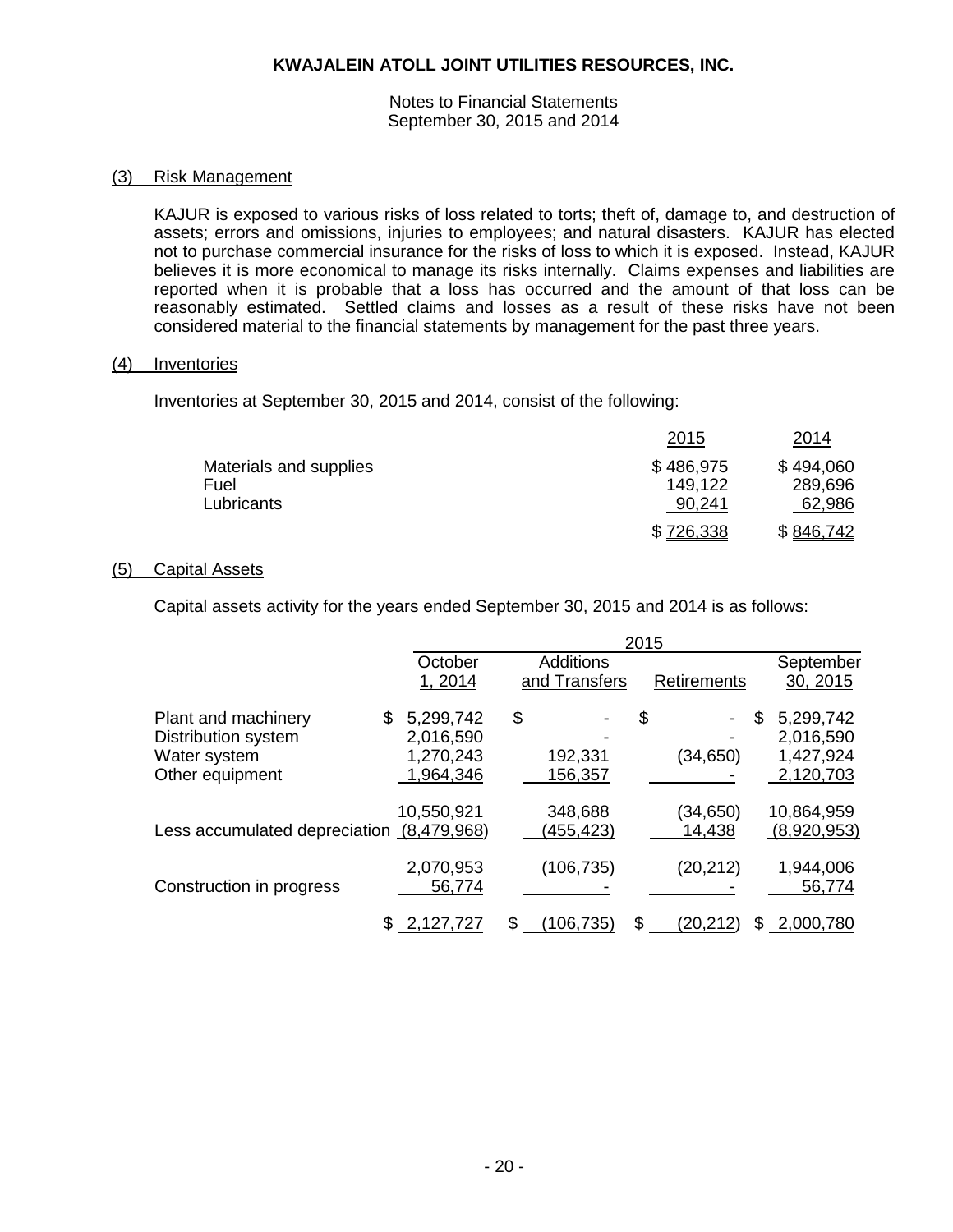Notes to Financial Statements September 30, 2015 and 2014

### (5) Capital Assets, Continued

|                               |     |             | 2014 |                  |    |                    |     |             |
|-------------------------------|-----|-------------|------|------------------|----|--------------------|-----|-------------|
|                               |     | October     |      | <b>Additions</b> |    |                    |     | September   |
|                               |     | 1,2013      |      | and Transfers    |    | <b>Retirements</b> |     | 30, 2014    |
| Plant and machinery           | \$. | 5,204,665   | \$   | 95,077           | \$ |                    | \$. | 5,299,742   |
| Distribution system           |     | 1,954,168   |      | 62,422           |    |                    |     | 2,016,590   |
| Water system                  |     | 1,228,777   |      | 41,466           |    |                    |     | 1,270,243   |
| Other equipment               |     | 1,924,161   |      | 40,185           |    |                    |     | 1,964,346   |
|                               |     |             |      |                  |    |                    |     |             |
|                               |     | 10,311,771  |      | 239,150          |    |                    |     | 10,550,921  |
| Less accumulated depreciation |     | (8,061,394) |      | (418, 574)       |    |                    |     | (8,479,968) |
|                               |     |             |      |                  |    |                    |     |             |
|                               |     | 2,250,377   |      | (179, 424)       |    |                    |     | 2,070,953   |
| Construction in progress      |     |             |      | 56,774           |    |                    |     | 56,774      |
|                               |     | 2,250,377   |      | (122, 650)       |    |                    |     | 2,127,727   |
|                               |     |             |      |                  |    |                    |     |             |

During the year ended September 30, 2015, management of KAJUR determined that certain capital assets in the amount of \$34,650 no longer existed. Accordingly, these capital assets were written-off resulting in a loss of \$20,212.

#### (6) Related Party Transactions

KAJUR is a component unit of RepMar and is therefore affiliated with all RepMar-owned and affiliated entities.

KAJUR's utility service is provided to RepMar and all RepMar-owned and affiliated entities. Services are extended to these entities at more favorable terms and conditions than those afforded to third parties. KAJUR utilizes services from certain affiliated entities at substantially more favorable terms and conditions than those provided to third parties. A summary of related party transactions for the years ended September 30, 2015 and 2014 and the related receivable and payable balances as of September 30, 2015 and 2014, are as follows:

|                                                                                | 2015            |             |             |
|--------------------------------------------------------------------------------|-----------------|-------------|-------------|
|                                                                                | <b>Expenses</b> | Receivables | Payables    |
| Marshalls Energy Company, Inc.<br>Marshall Islands National Telecommunications | \$3,251,326     | \$          | \$2,307,917 |
| Authority                                                                      | 49,062          | 9,906       | 253         |
| Marshall Islands Marine Resources Authority                                    | 26,268          | 164,336     |             |
| RepMar                                                                         | 9,492           | 1,018,480   | 11,788      |
| <b>Others</b>                                                                  | 122,257         | 49,664      | 61,469      |
|                                                                                | \$3,458,405     | \$1,242,386 | \$2,381,427 |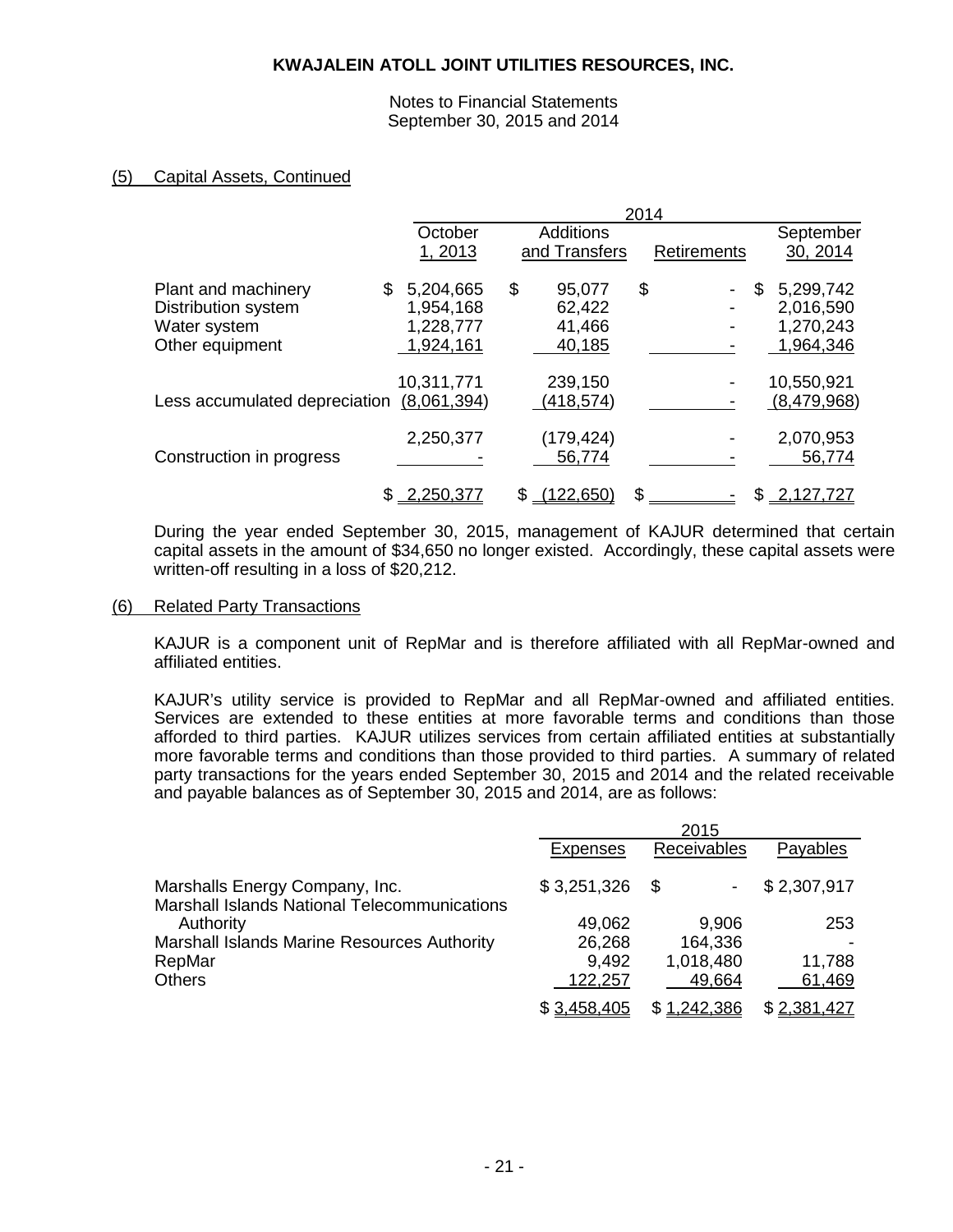#### Notes to Financial Statements September 30, 2015 and 2014

 $2011$ 

### (6) Related Party Transactions, Continued

|                                                     | 2014            |             |             |
|-----------------------------------------------------|-----------------|-------------|-------------|
|                                                     | <b>Expenses</b> | Receivables | Payables    |
| Marshalls Energy Company, Inc.                      | \$4,389,707     | 3,739<br>\$ | \$2,774,081 |
| <b>Marshall Islands National Telecommunications</b> |                 |             |             |
| Authority                                           | 64,749          | 13,054      | 253         |
| Marshall Islands Marine Resources Authority         | 26,268          | 137,515     |             |
| RepMar                                              | 56,529          | 845,522     | 9,457       |
| <b>Others</b>                                       | 109,335         | 50,854      | 57,541      |
|                                                     | \$4,646,588     | \$1,050,684 | \$2,841,332 |

During the years ended September 30, 2015 and 2014, KAJUR received \$2,580,624 and \$1,800,000, respectively, of appropriations from RepMar in cash which were subsequently paid to Marshalls Energy Company, Inc. for the purchase of fuel.

### (7) Contingencies

KAJUR has incurred losses from operations of \$2,133,362 and \$2,383,630 during the years ended September 30, 2015 and 2014, respectively. KAJUR depends on RepMar for cash and noncash funding to continue its operations. Although RepMar has provided funding in the past, no formal agreement exists to provide funds in the future. The continuation of KAJUR's operations is dependent upon future financial support from RepMar in the form of operating subsidies and/or significant improvements in operations through the collection of long outstanding utility receivables and other matters. Additionally, in order for KAJUR to continue as a going concern, it may need to delay payments to the Marshalls Energy Company, Inc. for fuel purchases.

KAJUR participates in a number of federally assisted grant programs. These programs are subject to financial and compliance audits to ascertain if Federal laws and guidelines have been followed. KAJUR's management believes that any liabilities for reimbursement which may arise as a result of these audits would not be material to the financial position of KAJUR.

In the ordinary course of business, claims have been filed against KAJUR. Management does not believe that the plaintiffs will prevail and the ultimate outcome is currently not determinable. Therefore, no provision has been recorded in the accompanying financial statements for losses, if any, that may result.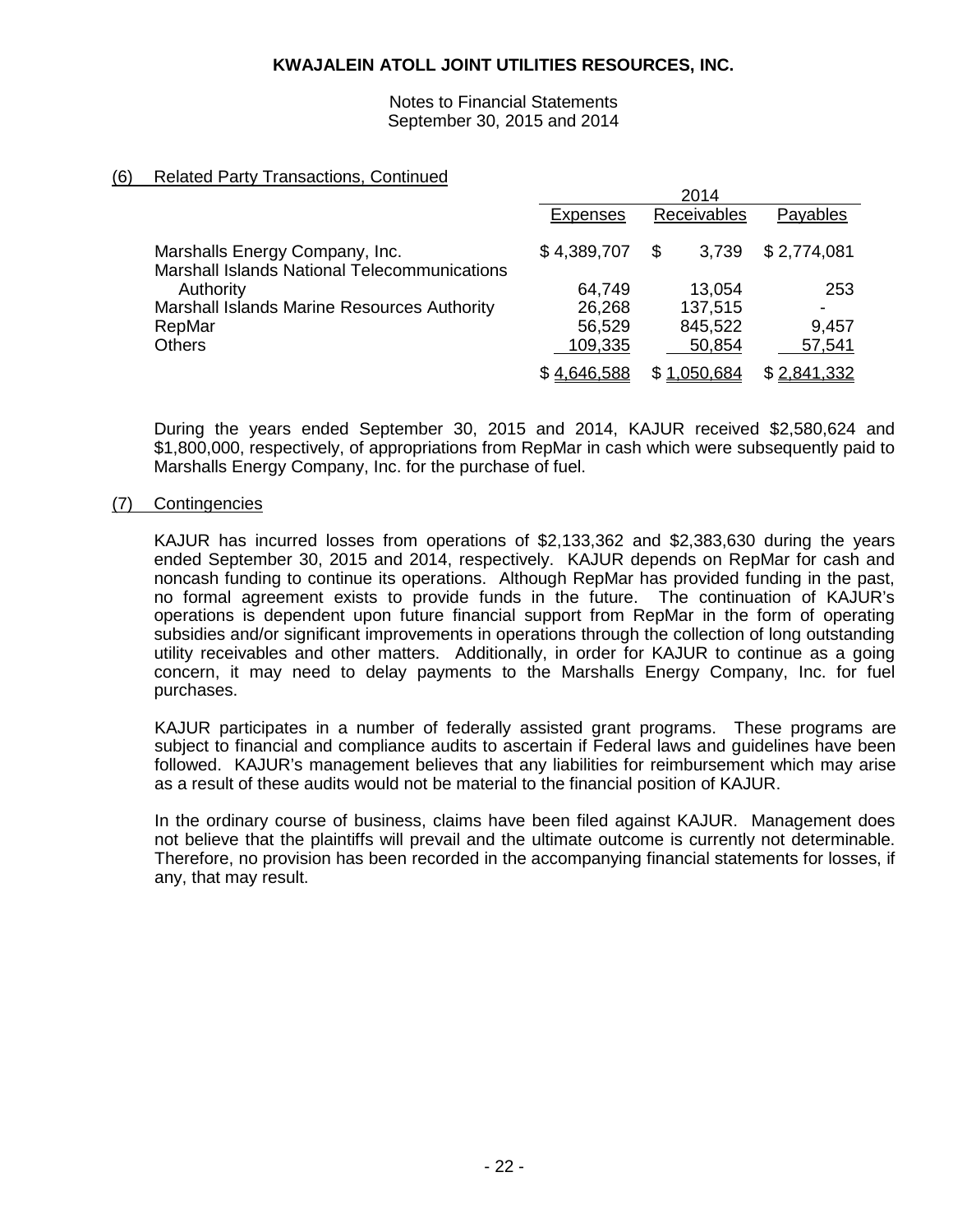

Deloitte & Touche LLP 361 South Marine Corps Drive Tamuning, GU 96913-3973 USA

Tel: (671)646-3884 Fax: (671)649-4932 www.deloitte.com

#### **INDEPENDENT AUDITORS' REPORT ON INTERNAL CONTROL OVER FINANCIAL REPORTING AND ON COMPLIANCE AND OTHER MATTERS BASED ON AN AUDIT OF FINANCIAL STATEMENTS PERFORMED IN ACCORDANCE WITH** *GOVERNMENT AUDITING STANDARDS*

Board of Directors Kwajalein Atoll Joint Utilities Resources, Inc.:

We have audited, in accordance with auditing standards generally accepted in the United States of America and the standards applicable to financial audits contained in *Government Auditing Standards*  issued by the Comptroller General of the United States, the financial statements of Kwajalein Atoll Joint Utilities Resources, Inc. (KAJUR), which comprise the statement of net position as of September 30, 2015, and the related statements of revenues, expenses, and changes in net position and of cash flows for the year then ended, and the related notes to the financial statements, and have issued our report thereon dated July 8, 2016.

### **Internal Control Over Financial Reporting**

In planning and performing our audit of the financial statements, we considered KAJUR's internal control over financial reporting (internal control) to determine the audit procedures that are appropriate in the circumstances for the purpose of expressing our opinion on the financial statements, but not for the purpose of expressing an opinion on the effectiveness of KAJUR's internal control. Accordingly, we do not express an opinion on the effectiveness of KAJUR's internal control.

A *deficiency in internal control* exists when the design or operation of a control does not allow management or employees, in the normal course of performing their assigned functions, to prevent, or detect and correct, misstatements on a timely basis. A *material weakness* is a deficiency, or a combination of deficiencies, in internal control, such that there is a reasonable possibility that a material misstatement of the entity's financial statements will not be prevented, or detected and corrected on a timely basis. A significant deficiency is a deficiency, or a combination of deficiencies, in internal control that is less severe than a material weakness, yet important enough to merit attention by those charged with governance.

Our consideration of internal control was for the limited purpose described in the preceding paragraph and was not designed to identify all deficiencies in internal control that might be material weaknesses or significant deficiencies and therefore, material weaknesses or significant deficiencies may exist that were not identified. We did identify certain deficiencies in internal control, described in the accompanying Schedule of Findings and Question Costs as items 2015-001 and 2015-002, that we consider to be material weaknesses.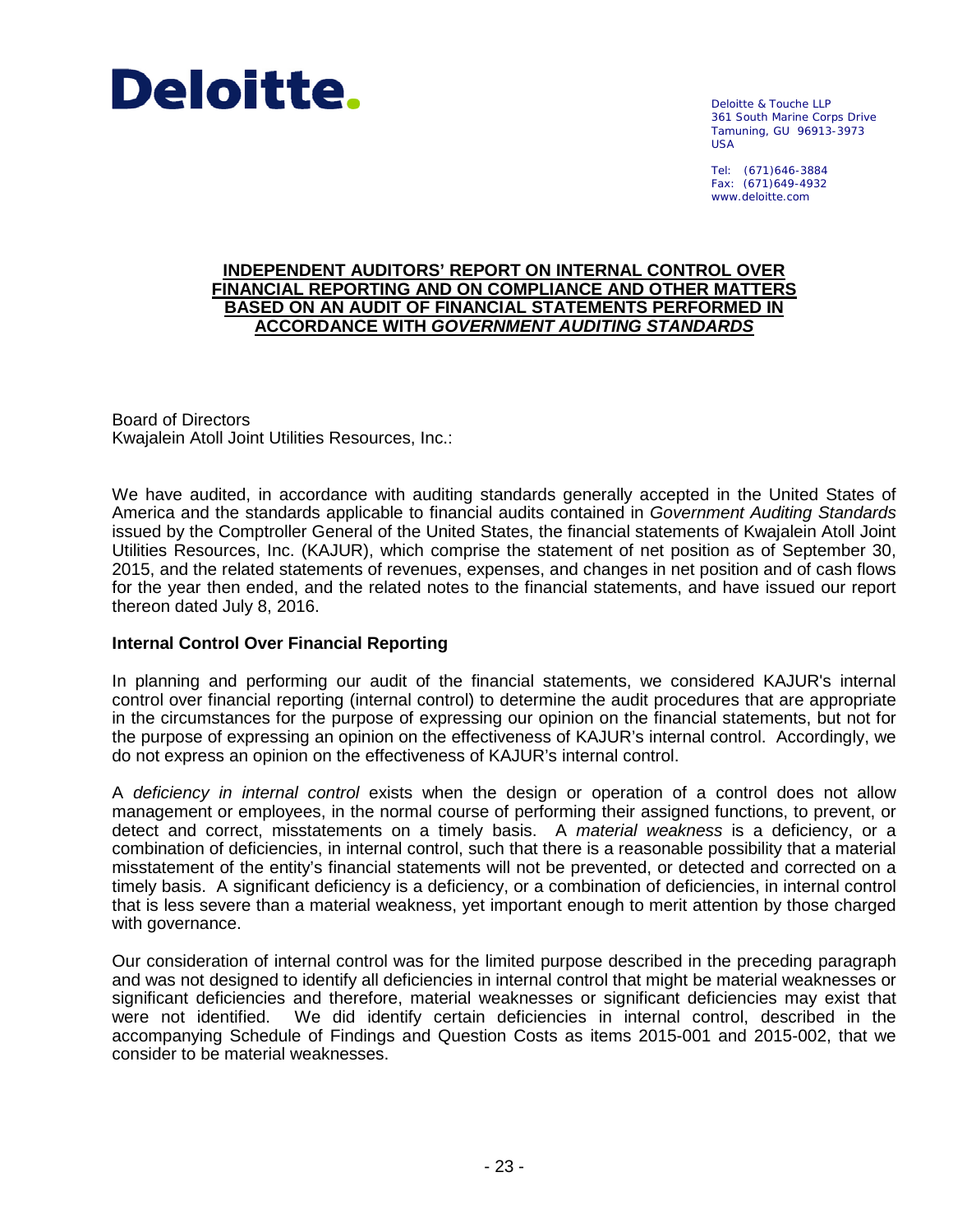### **Compliance and Other Matters**

As part of obtaining reasonable assurance about whether KAJUR's financial statements are free from material misstatement, we performed tests of its compliance with certain provisions of laws, regulations, contracts, and grant agreements, noncompliance with which could have a direct and material effect on the determination of financial statement amounts. However, providing an opinion on compliance with those provisions was not an objective of our audit, and accordingly, we do not express such an opinion. The results of our tests disclosed instances of noncompliance or other matters that are required to be reported under *Government Auditing Standards* and which are described in the accompanying Schedule of Findings and Questioned Costs as item 2015-003.

## **KAJUR's Responses to Findings**

KAJUR's responses to the findings identified in our audit are described in the accompanying Schedule of Findings and Questioned Costs. KAJUR's responses were not subjected to the auditing procedures applied in the audit of the financial statements and, accordingly, we express no opinion on them.

### **Purpose of this Report**

The purpose of this report is solely to describe the scope of our testing of internal control and compliance and the result of that testing, and not to provide an opinion on the effectiveness of the entity's internal control or on compliance. This report is an integral part of an audit performed in accordance with *Government Auditing Standards* in considering the entity's internal control and compliance. Accordingly, this communication is not suitable for any other purpose.

leloitte NacheLLF

July 8, 2016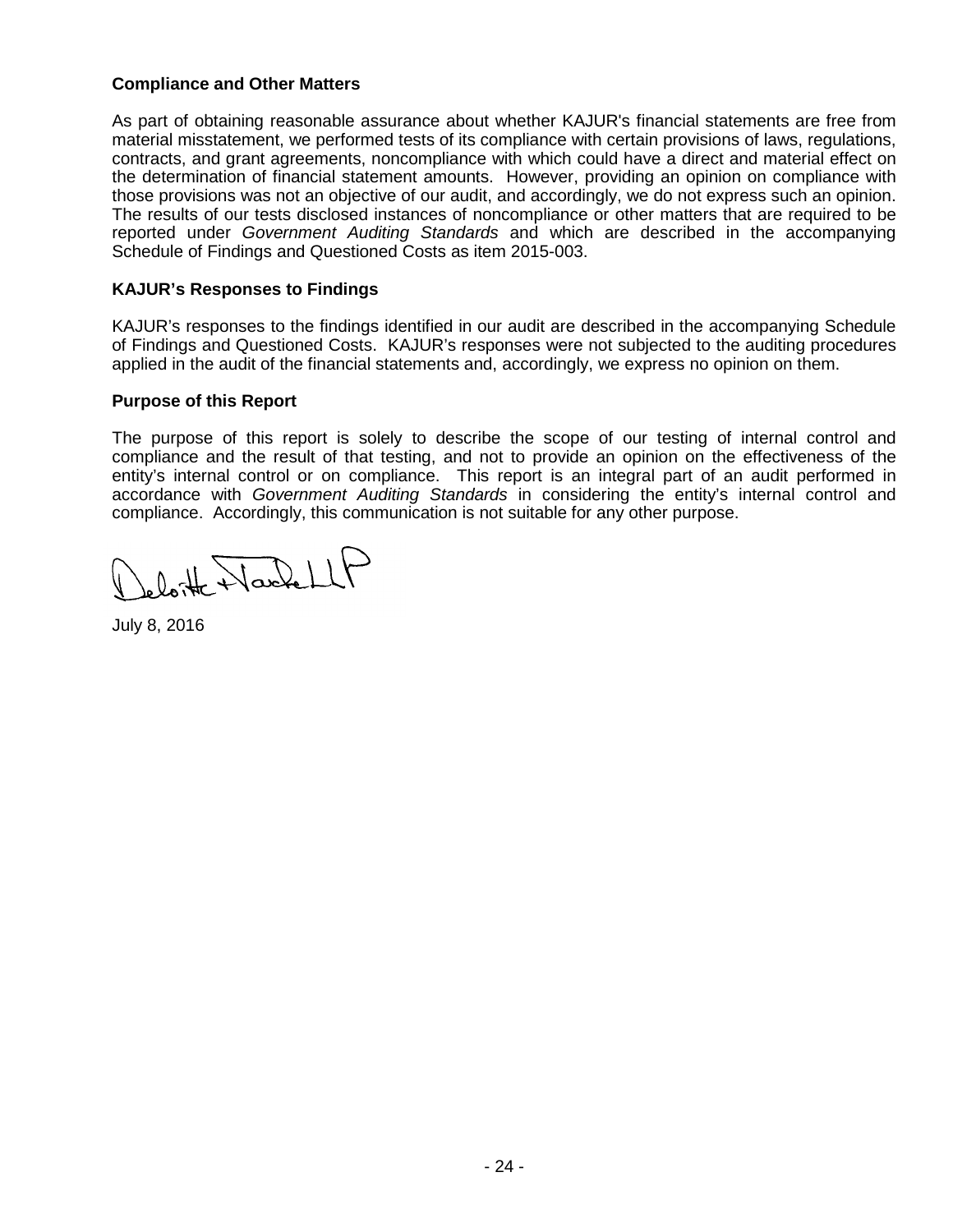

Deloitte & Touche LLP 361 South Marine Corps Drive Tamuning, GU 96913-3973 USA

Tel: (671)646-3884 Fax: (671)649-4932 www.deloitte.com

#### **INDEPENDENT AUDITORS' REPORT ON COMPLIANCE FOR EACH MAJOR FEDERAL PROGRAM; REPORT ON INTERNAL CONTROL OVER COMPLIANCE; AND REPORT ON THE SCHEDULE OF EXPENDITURES OF FEDERAL AWARDS REQUIRED BY OMB CIRCULAR A-133**

Board of Directors Kwajalein Atoll Joint Utilities Resources, Inc.:

### **Report on Compliance for Each Major Federal Program**

We have audited Kwajalein Atoll Joint Utilities Resources, Inc.'s (KAJUR) compliance with the types of compliance requirements described in the *OMB Circular A-133 Compliance Supplement* that could have a direct and material effect on KAJUR's major federal program for the year ended September 30, 2015. KAJUR's major federal program is identified in the summary of auditor's results section of the accompanying Schedule of Findings and Questioned Costs.

### *Management's Responsibility*

Management is responsible for compliance with the requirements of laws, regulations, contracts, and grants applicable to its federal programs.

### *Auditor's Responsibility*

Our responsibility is to express an opinion on compliance for KAJUR's major federal program based on our audit of the types of compliance requirements referred to above. We conducted our audit of compliance in accordance with auditing standards generally accepted in the United States of America; the standards applicable to financial audits contained in *Government Auditing Standards*, issued by the Comptroller General of the United States; and OMB Circular A-133, *Audits of States, Local Governments, and Non-Profit Organizations*. Those standards and OMB Circular A-133 require that we plan and perform the audit to obtain reasonable assurance about whether noncompliance with the types of compliance requirements referred to above that could have a direct and material effect on a major federal program occurred. An audit includes examining, on a test basis, evidence about KAJUR's compliance with those requirements and performing such other procedures as we considered necessary in the circumstances.

We believe that our audit provides a reasonable basis for our opinion on compliance for the major federal program. However, our audit does not provide a legal determination of KAJUR's compliance.

### *Opinion on the Major Federal Program*

In our opinion, KAJUR complied, in all material respects, with the types of compliance requirements referred to above that could have a direct and material effect on its major federal program for the year ended September 30, 2015.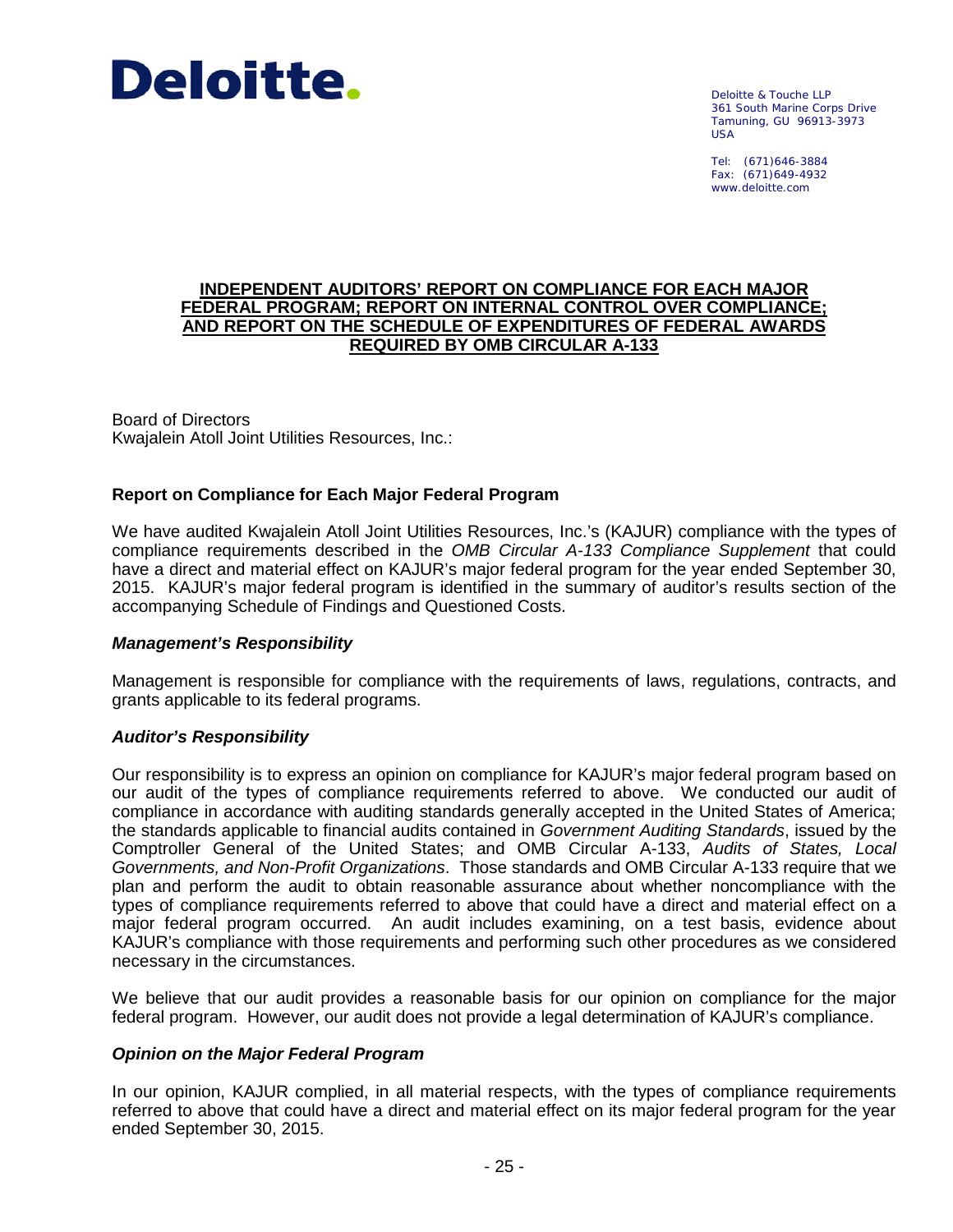### **Report on Internal Control Over Compliance**

Management of KAJUR is responsible for establishing and maintaining effective internal control over compliance with the types of compliance requirements referred to above. In planning and performing our audit of compliance, we considered KAJUR's internal control over compliance with the types of requirements that could have a direct and material effect on the major federal program to determine the auditing procedures that are appropriate in the circumstances for the purpose of expressing an opinion on compliance for the major federal program and to test and report on internal control over compliance in accordance with OMB Circular A-133, but not for the purpose of expressing an opinion on the effectiveness of internal control over compliance. Accordingly, we do not express an opinion on the effectiveness of KAJUR's internal control over compliance.

A *deficiency in internal control over compliance* exists when the design or operation of a control over compliance does not allow management or employees, in the normal course of performing their assigned functions, to prevent, or detect and correct, noncompliance with a type of compliance requirement of a federal program on a timely basis. A *material weakness in internal control over compliance* is a deficiency, or combination of deficiencies, in internal control over compliance, such that there is a reasonable possibility that material noncompliance with a type of compliance requirement of a federal program will not be prevented, or detected and corrected, on a timely basis. A *significant deficiency in internal control over compliance* is a deficiency, or a combination of deficiencies, in internal control over compliance with a type of compliance requirement of a federal program that is less severe than a material weakness in internal control over compliance, yet important enough to merit attention by those charged with governance.

Our consideration of internal control over compliance was for the limited purpose described in the first paragraph of this section and was not designed to identify all deficiencies in internal control over compliance that might be material weaknesses or significant deficiencies. We did not identify any deficiencies in internal control over compliance that we consider to be material weaknesses. However, material weaknesses may exist that have not been identified.

The purpose of this report on internal control over compliance is solely to describe the scope of our testing of internal control over compliance and the results of that testing based on the requirements of OMB Circular A-133. Accordingly, this report is not suitable for any other purpose.

### **Report on Schedule of Expenditures of Federal Awards Required by OMB Circular A-133**

We have audited the financial statements of KAJUR as of and for the year ended September 30, 2015, and have issued our report thereon dated July 8, 2016, which contained an unmodified opinion on those financial statements. Our audit was conducted for the purpose of forming an opinion on the financial statements as a whole. The accompanying schedule of expenditures of federal awards is presented for purposes of additional analysis as required by OMB Circular A-133 and is not a required part of the financial statements. Such information is the responsibility of management and was derived from and relates directly to the underlying accounting and other records used to prepare the financial statements. The information has been subjected to the auditing procedures applied in the audit of the financial statements and certain additional procedures, including comparing and reconciling such information directly to the underlying accounting and other records used to prepare the financial statements or to the financial statements themselves, and other additional procedures in accordance with auditing standards generally accepted in the United States of America. In our opinion, the schedule of expenditure of federal awards is fairly stated in all material respects in relation to the financial statements as a whole.

leloitte NacheLLF

July 8, 2016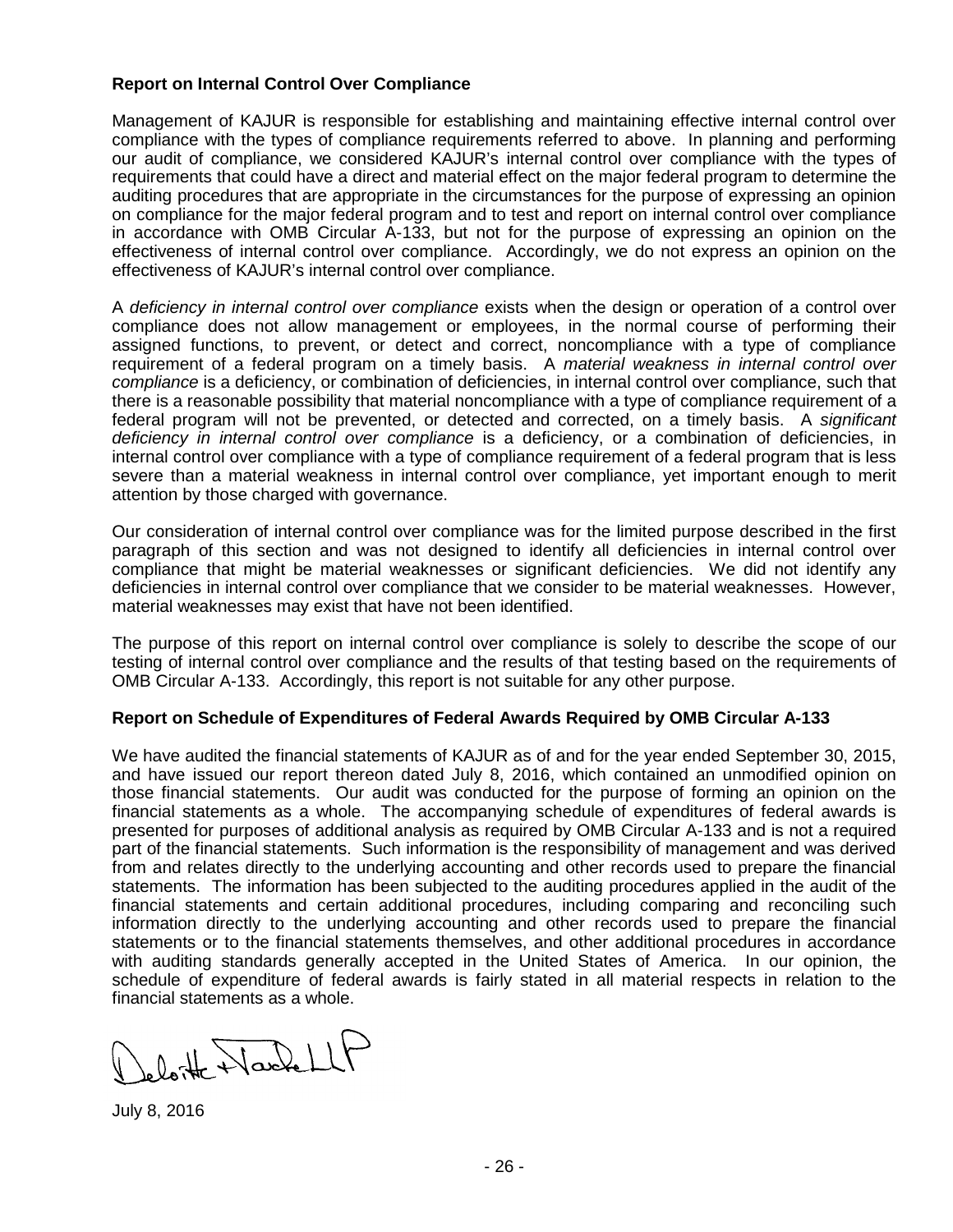Schedule of Expenditures of Federal Awards Year Ended September 30, 2015

Program Title

U.S. Department of the Interior Compact of Free Association, As Amended: Section 211(b)(2) Kwajalein Atoll Landowners Special Needs CFDA #15.875 Power Generation, Distribution, and Maintenance **\$ 2,580,624** \$ 2,580,624

The Schedule of Expenditures of Federal Awards is presented on the accrual basis of accounting.

The above expenditures reconcile to the underlying basic financial statements as follows:

 Power Generation, Distribution, and Maintenance (included within fuel and lubricants expense of \$3,336,911)

Expenditures<br>FY15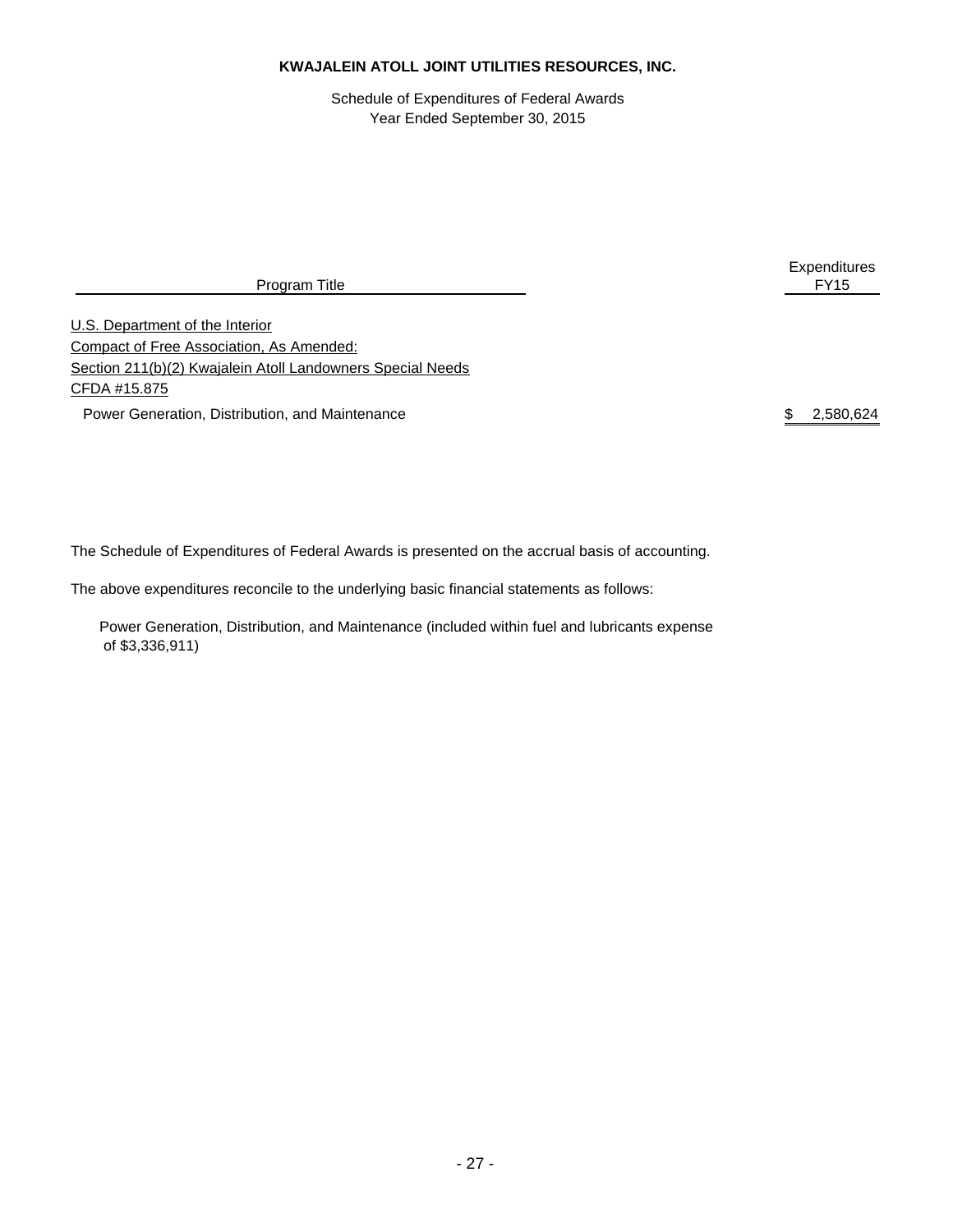Schedule of Findings and Questioned Costs Year Ended September 30, 2015

## **SECTION I - SUMMARY OF AUDITORS' RESULTS**

### *Financial Statements*

| 1.  | Type of auditors' report issued:                                             | Unmodified                                                                                                 |           |
|-----|------------------------------------------------------------------------------|------------------------------------------------------------------------------------------------------------|-----------|
|     | Internal control over financial reporting:                                   |                                                                                                            |           |
| 2.  | Material weakness(es) identified?                                            |                                                                                                            | Yes       |
| 3.  | Significant deficiency(ies) identified?                                      | None reported                                                                                              |           |
| 4.  | Noncompliance material to financial statements noted?                        |                                                                                                            | Yes       |
|     | <b>Federal Awards</b>                                                        |                                                                                                            |           |
|     | Internal control over major federal programs:                                |                                                                                                            |           |
| 5.  | Material weakness(es) identified?                                            | <b>No</b>                                                                                                  |           |
| 6.  | Significant deficiency(ies) identified?                                      |                                                                                                            |           |
| 7.  | Type of auditors' report issued on compliance for major federal<br>programs: | Unmodified                                                                                                 |           |
| 8.  | accordance with Section 510(a) of OMB Circular A-133?                        | Any audit findings disclosed that are required to be reported in                                           | <b>No</b> |
| 9.  | Identification of major federal programs:                                    |                                                                                                            |           |
|     | <b>CFDA</b><br>Number<br>Name of Federal Program                             |                                                                                                            |           |
|     | 15.875                                                                       | Compact of Free Association, as Amended: Kwajalein Atoll<br>Landowners Special Needs Kwajalein Impact Fund |           |
| 10. | programs:                                                                    | Dollar threshold used to distinguish between Type A and Type B                                             | \$300,000 |
| 11. | Auditee qualified as a low-risk auditee?                                     |                                                                                                            | <b>No</b> |
|     | <b>SECTION II - FINANCIAL STATEMENT FINDINGS</b>                             |                                                                                                            |           |
|     | Reference<br><b>Number</b>                                                   | <b>Findings</b>                                                                                            |           |

| 2015-001 | <b>Accounts Receivable</b> |
|----------|----------------------------|
| 2015-002 | <b>Fuel Inventory</b>      |
|          |                            |
| 2015-003 | Local Noncompliance        |

## **SECTION III - FEDERAL AWARD FINDINGS AND QUESTIONED COSTS**

No matters were reported.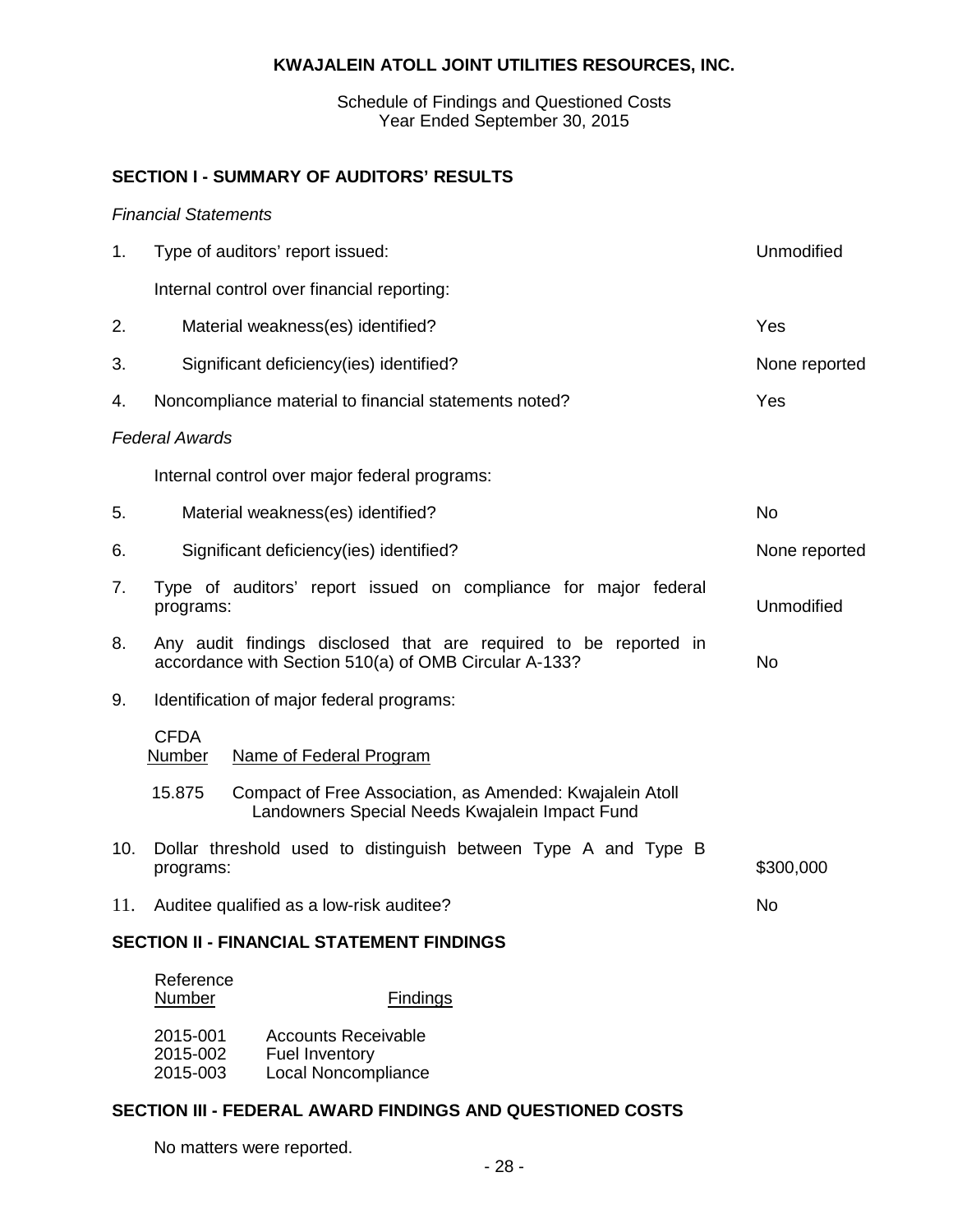Schedule of Findings and Questioned Costs, Continued Year Ended September 30, 2015

#### Finding No. 2015-001

#### Accounts Receivable

Criteria: Effective internal controls on receivables necessitate timely collection to maximize cash flows and minimize possible bad debt losses.

Condition: As of September 30, 2015, trade electric receivables aggregated \$1,957,451. Of this amount, \$1,794,399 has been outstanding over 90 days and this balance has been fully provided with an allowance. In addition, \$702,589 of electric receivables remained the same as in FY2014. Of the total trade electric receivables, 81% comprise fifteen accounts.

Several non-current customers continued to appear to being provided utility services. Other customers pay current amounts without resolution of long outstanding balances. It appears KAJUR lacks adequate internal control over pursuing collections of long outstanding balances.

Cause: The cause of the above condition is the lack of adequate internal control policies and procedures that facilitate timely collections. In addition, a formal policy has not been implemented to standardize customer deductions, which involve long outstanding receivables. Furthermore, KAJUR lacks mitigating measures including entering into collection agreements to recover long outstanding receivables.

Effect: The effect of the condition is potential limitations on KAJUR's cash flows and increase in doubtful debt provision.

Recommendation: We recommend KAJUR adopt internal control policies and procedures to recover long outstanding receivables and to minimize potential losses from noncollection. In addition, we recommend KAJUR implement effective measures or enter into collection agreements with customers with long outstanding balances.

#### Auditee Response and Corrective Action Plan:

KAJUR agrees with this finding and its recommendations. KAJUR also agrees with the cause for the condition identified in this finding. KAJUR also recognizes that final resolution to certain elements within KAJUR's business environment will help reduce and even eliminate many (even all) of these conditions described above. These elements include land leases on areas that KAJUR uses and final resolution to customer bills under dispute. KAJUR will continue to work on internal policies and procedures and continue to work on business environment issues with its governing board, the Kwajalein leadership and with the few customers whose billings are still under dispute.

#### Corrective Action:

- (1) Continue on-going efforts to develop internal policies and procedures and refine existing ones.
- (2) Seek final resolution to outstanding electric bill that are still under dispute.
- (3) Pursue a land lease agreement for KAJUR that would make electric bill collection for land owners less awkward.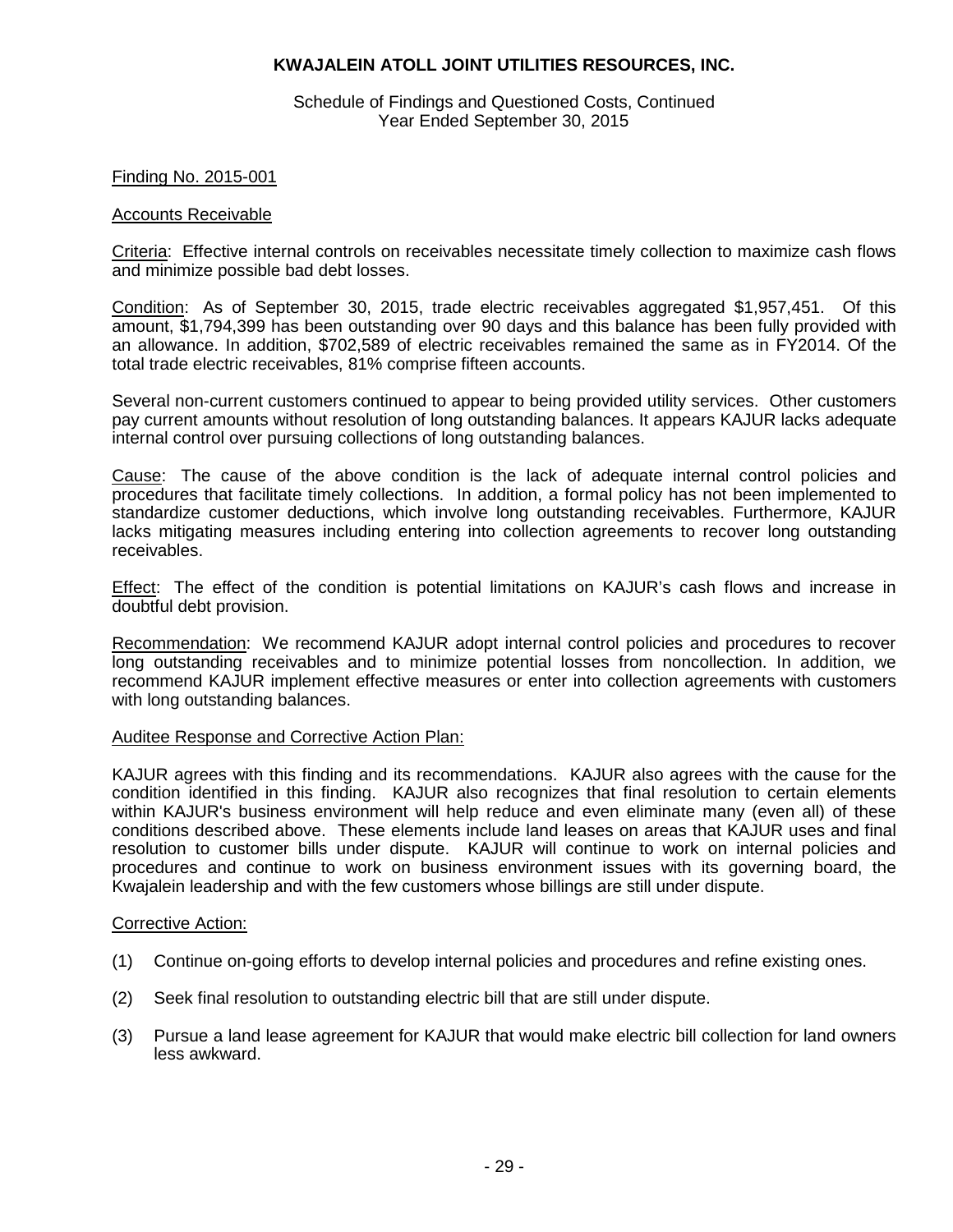Schedule of Findings and Questioned Costs, Continued Year Ended September 30, 2015

#### Finding No. 2015-002

#### Fuel Inventory

Criteria: Effective internal controls on fuel inventory necessitate adequate monitoring and recording of fuel expense.

Condition: A \$423,343 decrease in fuel inventory resulted from a reconciliation of actual inventory on hand. Given the average fuel cost of \$2.79 per gallon, the adjustment approximates 151,736 gallons. Year-end adjustments of \$653,954 and \$462,448 were also noted in fiscal year 2014 and 2013, respectively.

Per examination of the Daily Inventory Report and the Daily Meter Reading Report, we noted discrepancies in four months tested. Actual gallons consumed from the main tank exceed recorded daily meter readings. Daily variances are summarized into monthly averages as presented below.

| <b>Month</b> | <b>Average Monthly Variance of</b><br><b>Actual Consumption over Fuel</b><br><b>Expense Recorded</b> |
|--------------|------------------------------------------------------------------------------------------------------|
| December     | 17%                                                                                                  |
| January      | 15%                                                                                                  |
| July         | 18%                                                                                                  |
| September    | 14%                                                                                                  |
| Average      |                                                                                                      |

We also noted days where a sounding was not performed due to weather conditions. As a result, no information for that day's inventory consumption was recorded.

KAJUR transacts fuel advances from and to a related party. These advances were also paid with fuel. Instead of recording a fuel receivable, issuances were recorded as fuel expense. An outstanding receivable was noted during the audit and KAJUR provided an entry to recognize the receivable. In addition, several bunker delivery receipts lacked power plant personnel signatures that evidence verification of actual gallons issued.

Cause: The cause of the above condition is a lack of adequate documentation, periodic monitoring and reconciliation, and incomplete recording of fuel transactions.

Effect: The effect of the condition is a significant number of year-end reconciling adjustments and potential loss of fuel inventory.

Recommendation: We recommend KAJUR perform periodic reconciliation of fuel inventory. In addition, we recommend revisiting the basis and determining an appropriate methodology for recording fuel expense. Adequate review of journal entries is also recommended.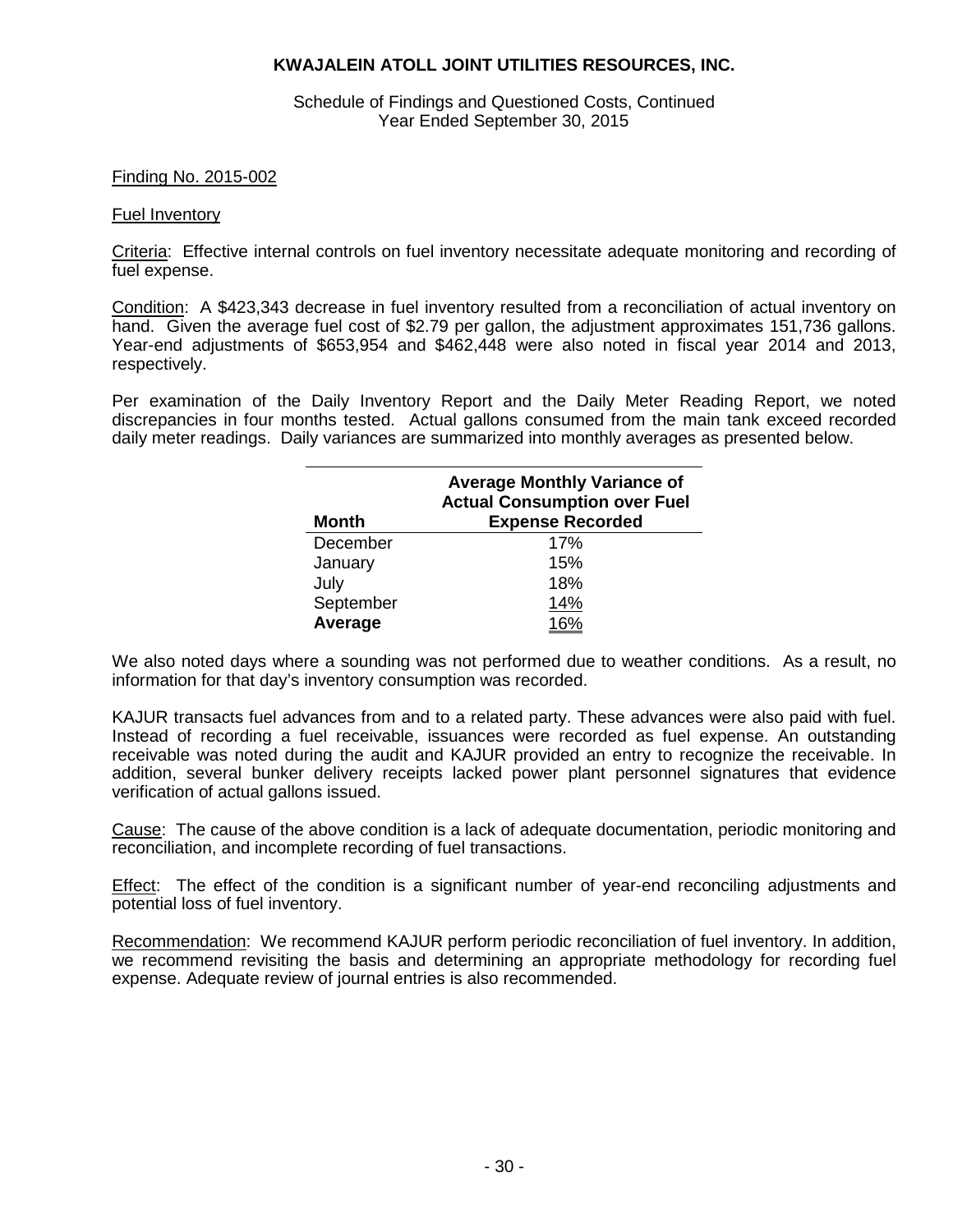Schedule of Findings and Questioned Costs, Continued Year Ended September 30, 2015

#### Finding No. 2015-002, Continued

#### Fuel Inventory, Continued

#### Auditee Response and Corrective Action Plan:

KAJUR also agrees with this finding and its prescribed recommendations. Similar to the first finding (2015-01), certain elements within KAJUR physical work environment will also need to improve to compliment the recommendation prescribed above. These include reconfiguration of fuel pipeline so the whole fuel pipeline is less complex; replace old fuel meters with new ones, and putting in place a larger settling tank that would allow pumping and settling fuel to be done only once within a 24-hour period. Currently this is being done every two hours.

#### Corrective Action:

- (1) As much as possible, KAJUR will use results from planned financial management assessments to be carried out in May 2016 under the (EWSSP) project to develop appropriate methodologies in proper review and recording of KAJUR's fuel expenses.
- (2) Prior to applying the corrective action above, KAJUR will continue with ongoing efforts to reconfigure fuel pipeline network, install a new metering system, and replace existing settling tank with a larger tank that will allow refueling of settling tank to be done only once within a 24-hour period thereby reducing chances for fuel overflow - a relatively common occurrence with the existing (smaller) settling tank.
- (3) Develop tools and standard processes (from Corrective Action #2) to properly record movement of fuel within KAJUR's fuel inventory.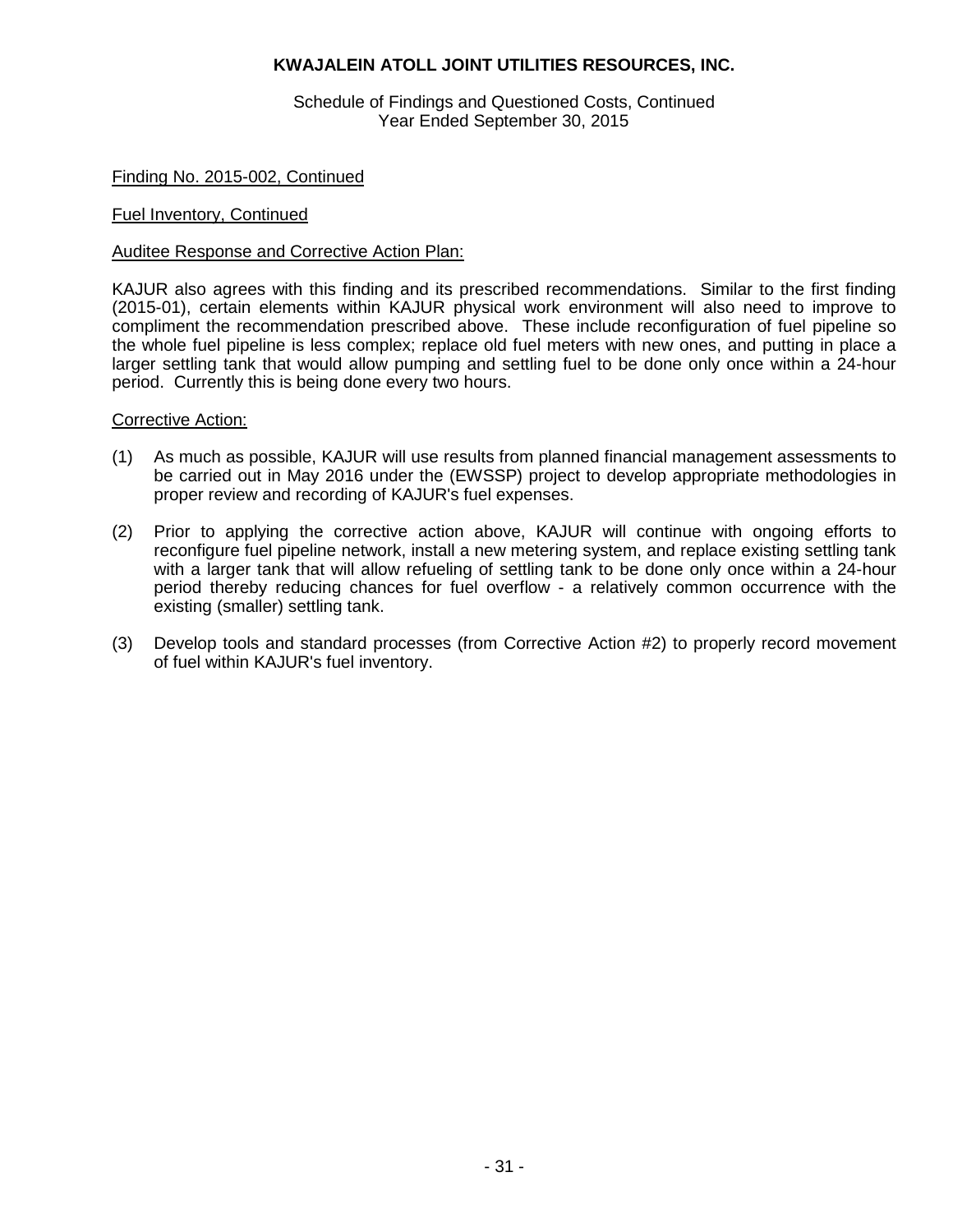Schedule of Findings and Questioned Costs, Continued Year Ended September 30, 2015

Finding No. 2015-003

#### Local Noncompliance

Criteria: RepMar Procurement Code states the following:

- a) Section 124 unless otherwise authorized by law, all Government contracts shall be awarded by competetive sealed bidding.
- b) Section 127 procurement of goods and services not exceeding \$25,000 may be in accordance with small purchases procedures promulgated by RepMar's Policy Office; provided, however that procurement requirements shall not be artificially divided so as to consitute a small purchase under this Section.
- c) Section 128 a contract may be awarded for a supply, service, or construction item without competition when it is determined in writing that there is only one source for the required supply service, or construction item.

Condition: The purchase orders (PO) below did not undergo the competitive sealed bidding process and documentation that quotations were requested from an adequate number of qualified sources was not in file.

| PO No.     | PO Date    | <b>Description</b>                       |    | Amount  |  |
|------------|------------|------------------------------------------|----|---------|--|
| 15-EN-2091 | 06/11/2015 | Grundfos pump and shipping cost          |    | 27,932  |  |
| 15-EN-2109 | 06/22/2015 | High pressure pump                       |    | 35,333  |  |
| 15-EN-1115 | 05/22/2015 | <b>Cummins Filter/ Oil</b>               |    | 47,133  |  |
| 15-EN-1085 | 01/07/2015 | Grunfos pump and motor                   |    | 30,872  |  |
| 15-EN-1005 | 11/07/2014 | Boom truck, freight cost, and import tax | \$ | 127,734 |  |

In addition, KAJUR paid for two cellphones amounted to \$1,217 and was recorded under materials and supplies expense. No adequate documentation was noted that evidences competitive procurement process was conducted. Furthermore, one of the cellphones should have been capitalized in the fixed asset register as the cost is above capitalization threshold. KAJUR provided an adjusting entry to capitalize the particular cellphone during the audit process.

Cause: The cause of the above condition is lack of adequate internal control policies and procedures ensuring compliance with RepMar's Procurement Code.

Effect: The effect of the above conditions is noncompliance with RepMar's Procurement Code.

Prior Year Status: Lack of compliance with RMI procurement requirements was reported as a finding in prior audits as item 2014-001.

Recommendation: We recommend KAJUR to adhere with RepMar's Procurement Code and establish appropriate internal control policies and procedures ensuring adequate documentation and compliance with RepMar's Procurement Code. In addition, documentation should include history of the procurement including assessment of vendor's selection.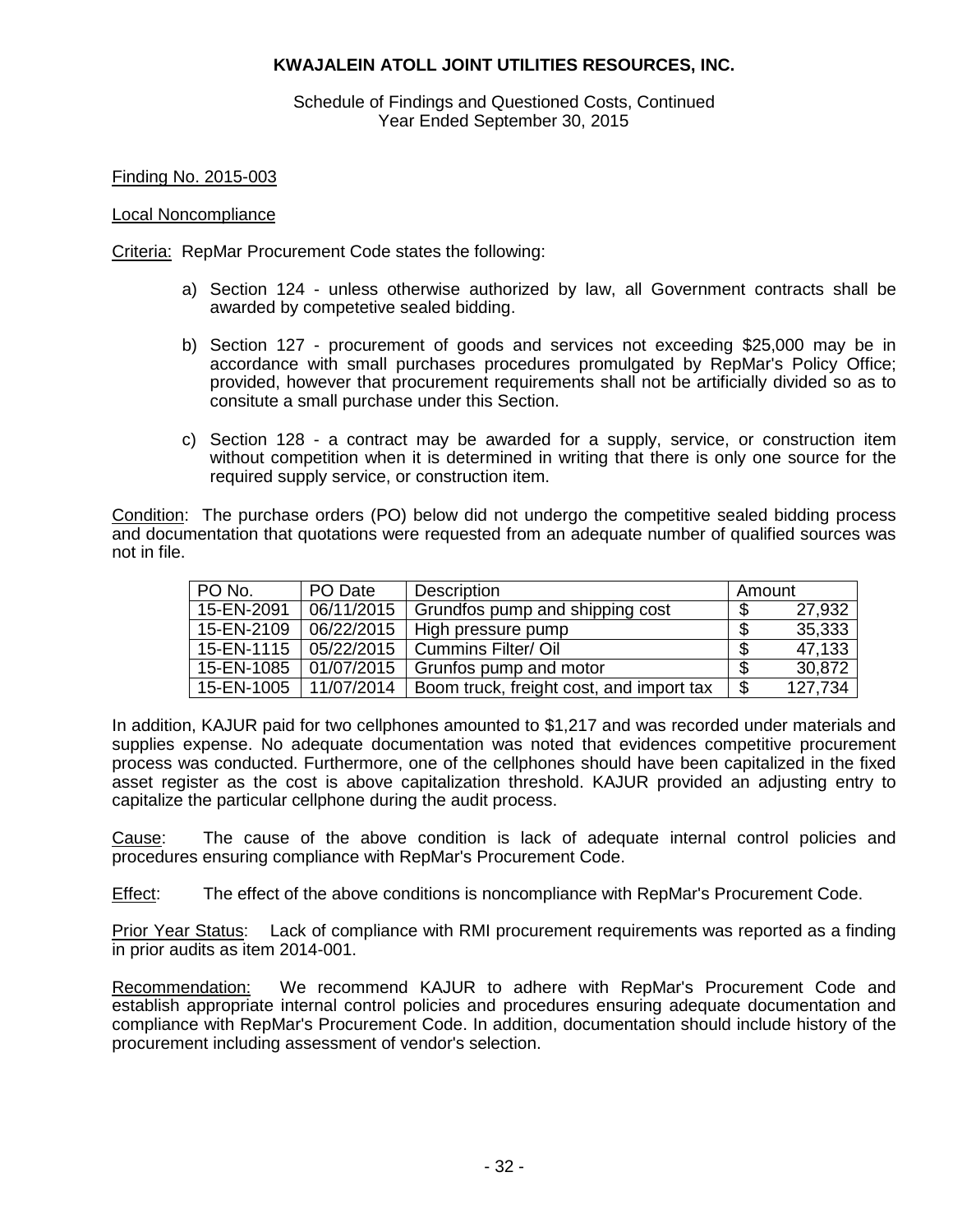Schedule of Findings and Questioned Costs, Continued Year Ended September 30, 2015

#### Finding No. 2015-003, Continued

#### Local Noncompliance, Continued

#### Auditee Response and Corrective Action Plan:

KAJUR agrees with this finding and the listed recommendations. KAJUR concurs that in order to alleviate this issue, internal control policies and procedures in compliance with RepMar's Procurement Code need to be created and enforced. This will improve the documentation and paper trails to ensure total transparency and satisfactory operations.

In order to address this issue, as it has been a finding in prior audits, KAJUR has started using TenderLink, an online procurement facilitator that links together buyers and suppliers throughout the world. This membership ails KAJUR's previous failure to undergo the competitive sealed bidding process from an adequate number of qualified sources. TenderLink also ensures proper documentation and history of procurement, including assessment of the vendor's selection.

Regarding the POs listed above, each were acquired through Iron Planet, an online auction market for used heavy equipment. The method in which items are procured is through an upfront bidding process that calls for the bidder to remain active during the online auctioning. Iron Planet offers affordable and certified good-quality equipment; however, to acquire these goods before they are sold off, the bidder has to actively bid.

This impedes on the RepMar Procurement Code, which requires all goods and services to pass through the bidding committee. KAJUR intends to inquire with the bidding committee and the RMICU Board if the practice of procuring goods through Iron Planet can continue.

#### Corrective Action:

- (1) Establish internal control policies and procedures in compliance with RepMar's Procurement Code.
- (2) Implement and enforce internal control policies and procedures.
- (3) Continue to utilize TenderLink to ensure transparency and compliancy of RepMar's Procurement Code.
- (4) Discuss procurement goods through Iron Planet with bidding committee and RMICU Board.